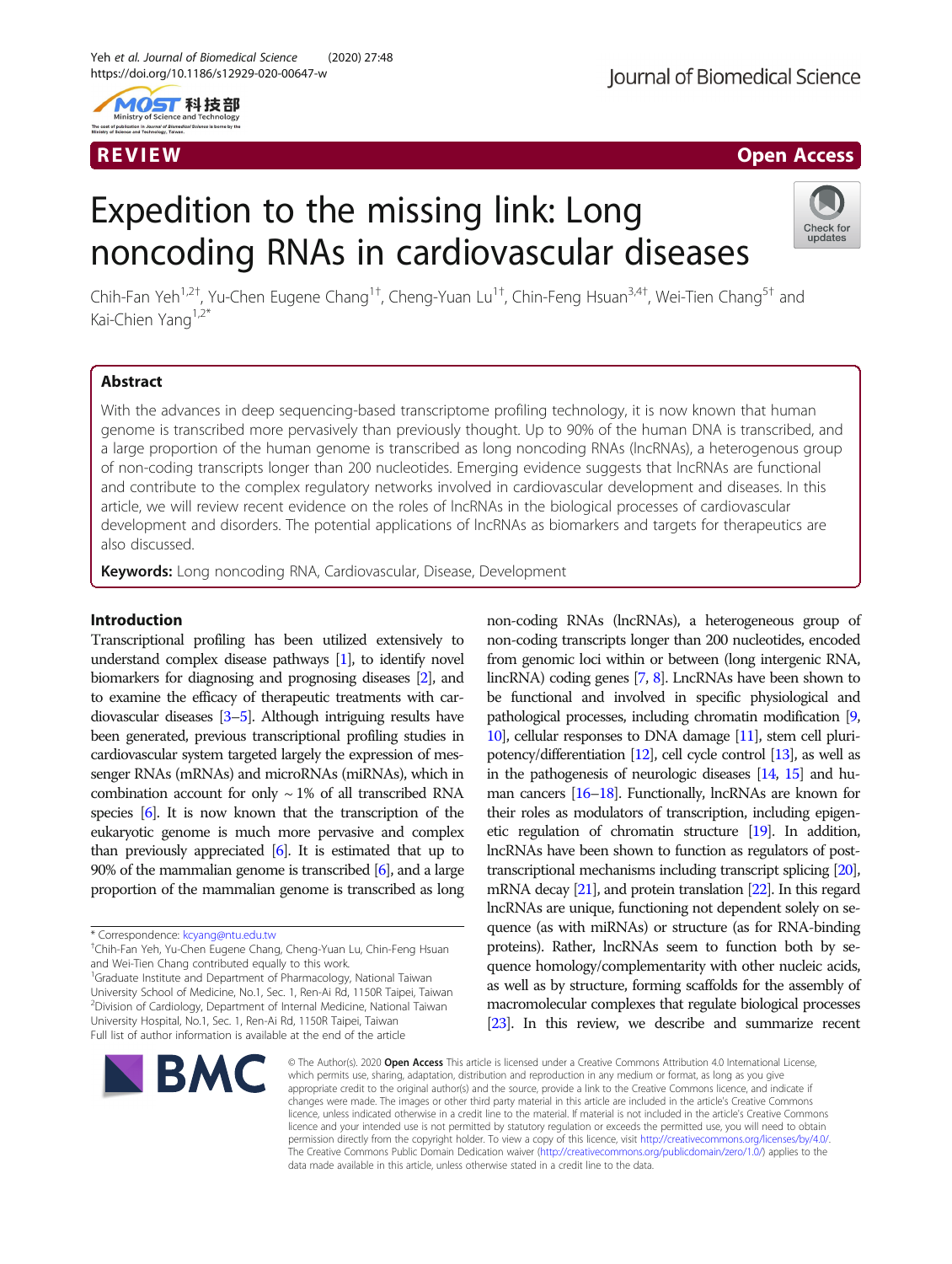evidence on the contributions of lncRNAs to the development of cardiovascular diseases including heart failure (and its precursors like cardiac hypertrophy, myocardial infarction and cardiac fibrosis), atherosclerosis, and arrhythmias. The roles of lncRNAs in cardiac development and their utilization as biomarkers for diagnosing and prognosing cardiovascular diseases are also discussed.

### LncRNAs in the failing heart

The roles of lncRNAs in heart failure (HF) have been investigated extensively using high-throughput RNA sequencing both in human [[24](#page-13-0)–[26\]](#page-13-0) and animal models [[27](#page-13-0)–[30](#page-13-0)]. Using deep RNA sequencing on myocardial RNA samples from human HF patients before and after left ventricular assisted device (LVAD) support, we have revealed the dynamic regulation of myocardial transcriptome, including mRNA, miRNA and lncRNA, in advanced HF and after LVAD support. We have also shown that the expression profiles of lncRNA, but not miRNA or mRNAs, can discriminate failing hearts of ischemic vs non-ischemic origins [[24\]](#page-13-0), suggesting the importance of lncRNAs in the pathogenesis of HF and reverse remodeling observed with mechanical support.

### LncRNAs and cardiac hypertrophy

Cardiac hypertrophy, caused by abnormal hemodynamic stress or myocardial injury, is initially induced as a compensatory response to maintain cardiac output. This pathological hypertrophy, however, is often accompanied with increased cardiomyocyte death, fetal gene reexpression and interstitial/perivascular fibrosis, and will ultimately progress to cardiac dilatation and heart failure [[31\]](#page-13-0). Recently, Han et al. [\[32](#page-13-0)] discovered that a group of lncRNAs derived from the Myh7 loci, coined myosin heavy chain associated RNA transcripts (Mhrt), are protective against cardiac hypertrophy. Mhrt is downregulated in the mouse heart with thoracic aortic constriction (TAC)-induced cardiac hypertrophy and was associated with the Myh6/Myh7 isoform switch, a pathognomonic signature of cardiomyopathy. Conversely, restoring Mhrt expression reduced the pathological changes of cardiac hypertrophy. Mechanistically, Mhrt was found to function via regulating the Brg1- Hdac-Parp chromatin repressor complex by competitively binding to Brg1, thereby prohibiting it from initiating the Myh6-to-Myh7 switch. This mechanism appears to be conserved in humans, with the finding that human MHRT expression is suppressed in myopathic hearts. Later on, Luo et al. [[33](#page-13-0)] uncovered an alternative cardioprotective mechanisms of Mhrt, where Mhrt reduces cardiac expression of myocardin, a muscle-specific transcription co-activator that promotes the expression of cardiac hypertrophy related genes, by reducing myocardin acetylation via HDAC5. Myocardin also binds to the

CarG box of the Mhrt promoter and increases the transcriptional activity of *Mhrt*, forming a positive feedback loop. These studies together demonstrate the crucial roles of *Mhrt* in the pathogenesis of cardiac hypertrophy.

Exploiting transcriptome analysis in TAC-induced hypertrophic mouse hearts, Viereck et al. [[29](#page-13-0)] identified a hypertrophy-associated, cardiomyocyte-specific lncRNA cardiac hypertrophy-associated transcript (Chast). In vitro and in vivo cardiac hypertrophy was observed upon overexpression of Chast, whilst attenuation of hypertrophic response was observed when *Chast* was silenced using antisense GapmeRs, single-stranded antisense oligonucleotides that allows RNase-H-mediated cleavage of target RNA. The transcription of *Chast* was activated by prohypertrophic nuclear factor of activated T cells (NFAT) signaling. *Chast* downregulates Pleckstrin homology domain-containing protein family M member 1 (Plekhm1), a regulator of normal cardiac autophagy, leading to maladaptive cardiac remodeling and hypertrophy. A human analog of *Chast* was also identified and shares similar functions with its mouse counterpart.

Another lncRNA identified via transcriptome analysis on pressure-overload-induced mouse hypertrophic hearts, cardiac-hypertrophy-associated epigenetic regulator (Chaer), was reported to contribute to cardiac hyper-trophy and fibrosis [[30\]](#page-13-0). Mechanistically, *Chaer* interacts with the catalytic subunit of polycomb repressor complex 2 (PRC2) via an EZH2 binding motif, interfering with the targeting and repressive action of PRC2 on the promoter regions of genes involved in cardiac hypertrophy. The mTOR-dependent Chaer-PRC2 interaction thus releases pathological gene suppression by H3K27 tri-methylation in cardiomyocytes, resulting in the upregulation of pro-hypertrophic genes including Anf, Myh7, and Acta1 in response to hypertrophic stimulation. Furthermore, knockdown of Chaer reduced pathologic cardiac remodeling only within a narrow timeframe before TAC surgery, suggesting a critical window immediately following the onset of hypertrophic stress during which epigenetic regulation by the Chaer-PRC2 complex occurs. This also suggests an epigenetic checkpoint of PRC2 present in the progression of cardiac hypertrophy.

Recently, studies have shown that one class of lncRNAs modulates physiological and pathological processes through regulation of miRNAs by acting as an endogenous sponge of the target miRNA to prevent miRNAs from reducing the stability or interfering the translation of their target transcripts. These competing endogenous RNAs (ceRNAs) ultimately derepresses its downstream molecular pathways, a mechanism that could either salvage inhibited cellular/physiological processes or reactivate/ magnify responses to pathological stresses.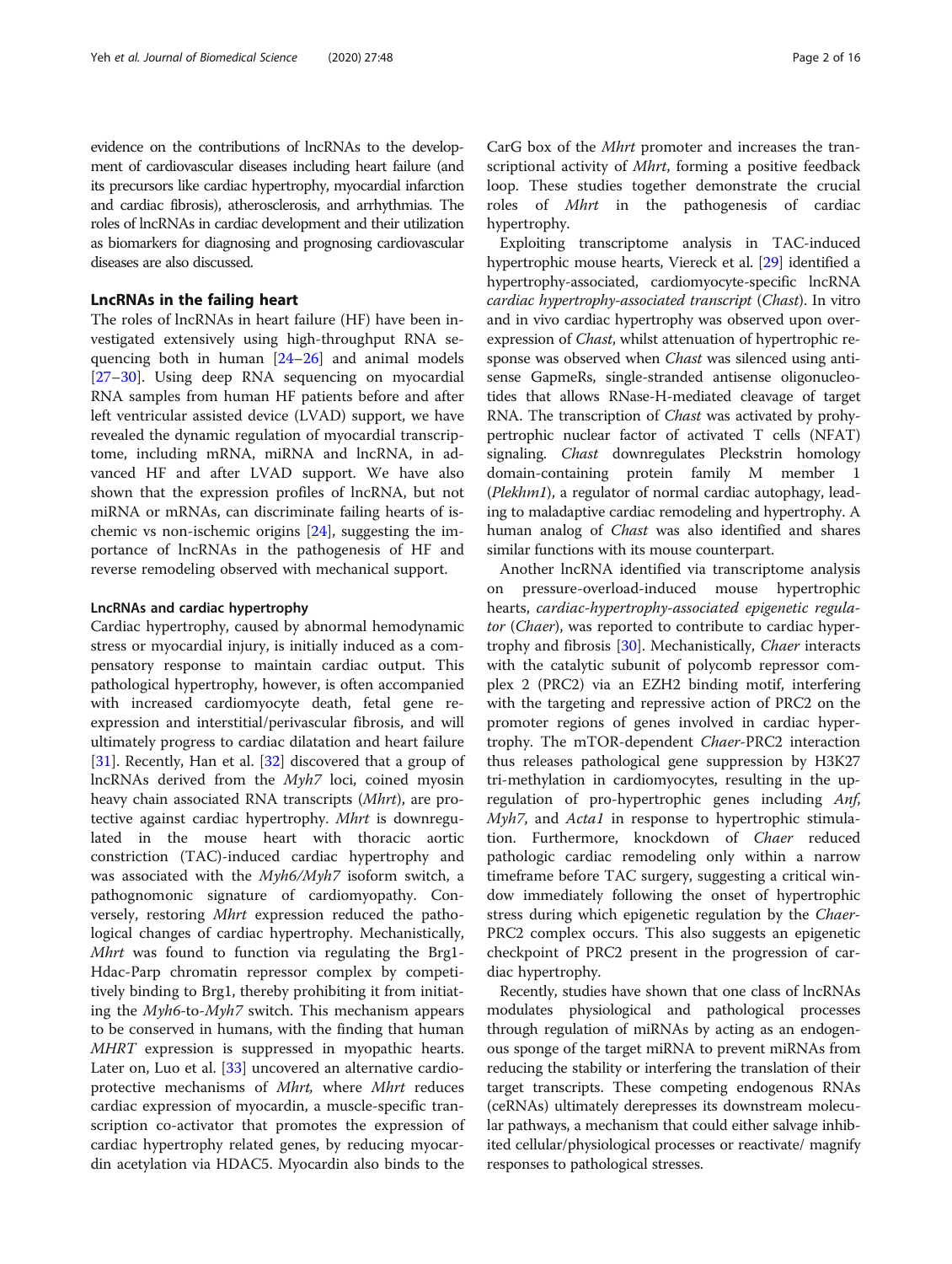One of the first ceRNAs to be recognized as a key component in cardiac hypertrophy is cardiac hypertrophy-related factor (CHRF) [\[34](#page-13-0)], which was shown to exert its pro-hypertrophic effects by targeting the anti-hypertrophic miR-489/Myd88 axis. More recently, another study revealed that CHRF also regulates the cardiac miR-93/Akt3 axis [\[35](#page-13-0)]. In this case, CHRF attenuated the repressive effects of miR-93 on Akt3, a protein kinase of the PI3K/Akt signaling pathway critical for the regulation of cardiac contractile function and stress response.

Another ceRNA that has been extensively studied is myocardial infarction-related transcripts (MIAT). Zhu et al.  $[36]$  $[36]$  $[36]$  found that *MIAT* regulates cardiac hypertrophy via sponging miR-150, a miRNA exhibiting antihypertrophic effects on cardiomyocyte. P300 was then determined to be the downstream effector of this MIATmiR150 axis in promoting cardiac hypertrophy [\[37](#page-13-0)]. Additional studies by Li et al. [\[38](#page-13-0)] showed that MIAT contributes to cardiac hypertrophy also by influencing the miR-93/TLR4 axis. MIAT-mediated sponging of miR-93 led to upregulation of TLR4 and activation of hypertrophic PI3K/Akt/mTOR signaling, thereby leading to AngII-induced cardiac hypertrophy.

Other examples of lncRNAs that regulate cardiac hypertrophy-related miRNA as ceRNAs include H19 [[39\]](#page-13-0), HOTAIR [[40\]](#page-13-0), lncRNA-ROR [\[41](#page-13-0)], MAGI1-IT1 [\[42](#page-13-0)], Meg3 [\[43](#page-13-0)], Plscr4 [\[44](#page-13-0)], SYNE1-AS1 [[45\]](#page-14-0), and XIST [[46](#page-14-0), [47\]](#page-14-0). Table 1 summarizes lncRNAs that are implicated in the pathogenesis of cardiac hypertrophy and heart failure.

### LncRNAs and myocardial infarction

Myocardial injury following myocardial infarction (MI) represents a particular challenge in clinical practice as it almost invariably leads to adverse cardiac remodeling and fibrosis, causing ischemic heart failure [[49\]](#page-14-0). Determining the functional contribution of lncRNAs to MI may shed light on previously unknown cellular processes and serve as novel targets for therapeutics.

Studying the effects of lncRNAs on autophagy, Liu et al. [[50](#page-14-0)] found that the lncRNA cardiac autophagy inhibitory factor (CAIF) showed cardioprotective properties by interacting with p53 protein, thereby blocking it from activating myocardin transcription and subsequent cardiac autophagy.

An interesting alternative mode of action of lncRNA was discovered when Greco et al. [[51](#page-14-0)] studied the effect

**Table 1** LncRNAs implicated in the pathogenesis of cardiac hypertrophy and heart failure

| LncRNA                     | Target                                     | Physiological/pathological impact                                                                             | Mechanism involved                                                                                                                                             |
|----------------------------|--------------------------------------------|---------------------------------------------------------------------------------------------------------------|----------------------------------------------------------------------------------------------------------------------------------------------------------------|
| Mhrt [32,<br>33]           | Brg1                                       | Protective against pathological cardiac<br>hypertrophy                                                        | 1. Inhibit Brg1-Hdac-Parp chromatin repressor complex to prohibit<br>initiation of Myh6-to-Myh7 switch<br>2. Reduce myocardin acetylation/expression via HDAC5 |
| Chast [29]                 | Plekhm1                                    | Promotes cardiac hypertrophy                                                                                  | Activated by NFAT signaling and downregulates Plekhm1 to induce<br>cardiac remodeling processes                                                                |
| Chaer [30]                 | PCR <sub>2</sub>                           | Increases pro-hypertrophic gene expression                                                                    | Interact with PCR2 to disinhibit hypertrophic gene expression                                                                                                  |
| CHRF [34,<br>35]           | $1. mIR-$<br>489<br>2. miR-93              | Induces cardiac hypertrophic responses                                                                        | 1. Sponge miR-489 to increase expression of Myd88<br>2. Sponge miR-93 to disinhibit PI3K/Akt pathway                                                           |
| MIAT [36-<br>38, 48]       | $1. mIR-$<br>150<br>2. miR-93<br>3. miR-24 | Contributing factor to the pathogenesis of cardiac<br>hypertrophy, myocardial infarction and cardiac fibrosis | 1. Sponge miR-150 to increase expression of P300<br>2. Sponge miR-93 to activate PI3K/Akt/mTOR pathway via TLR4<br>3. Sponge anti-fibrotic miR-24              |
| <b>HOTAIR</b><br>$[40]$    | $miR-19$                                   | Inhibiting progress of cardiac hypertrophy                                                                    | Sponge miR-19 to derepress PTEN expression                                                                                                                     |
| IncRNA-<br><b>ROR</b> [41] | miR-133                                    | Promoting fetal genes and cardiomyocyte growth                                                                | Sponge miR-133                                                                                                                                                 |
| MAGI1-IT1<br>$[42]$        |                                            | miR-302e Protective against cardiac hypertrophy                                                               | Sponge miR-302e to derepress DKK1 and inactivate Wnt/beta-ca-<br>tenin signaling                                                                               |
| Meg3 [43]                  | miR-361-<br>5p                             | Promotes cardiac hypertrophy                                                                                  | Activated by STAT3 to sponge miR-361-5p and derepress HDAC9                                                                                                    |
| Plscr4 [44]                | miR-214                                    | Protective against cardiac hypertrophy                                                                        | Sponge miR-214 to derepress Mfn2                                                                                                                               |
| SYNE1-AS1<br>$[45]$        | miR-525-<br>5p                             | Promoting cardiac hypertrophy                                                                                 | Activated by SP1 to sponge miR-525-5p to derepress SP1, forming<br>positive feedback loop                                                                      |
| XIST [46,<br>47            | 1. miR-<br>101<br>2. miR-<br>330-3p        | 1. Regulating cardiac hypertrophy<br>2. Attenuating cardiac hypertrophy                                       | 1. Sponge miR-101 to derepress TLR2<br>2. Sponge miR-330-3p to derepress S100B                                                                                 |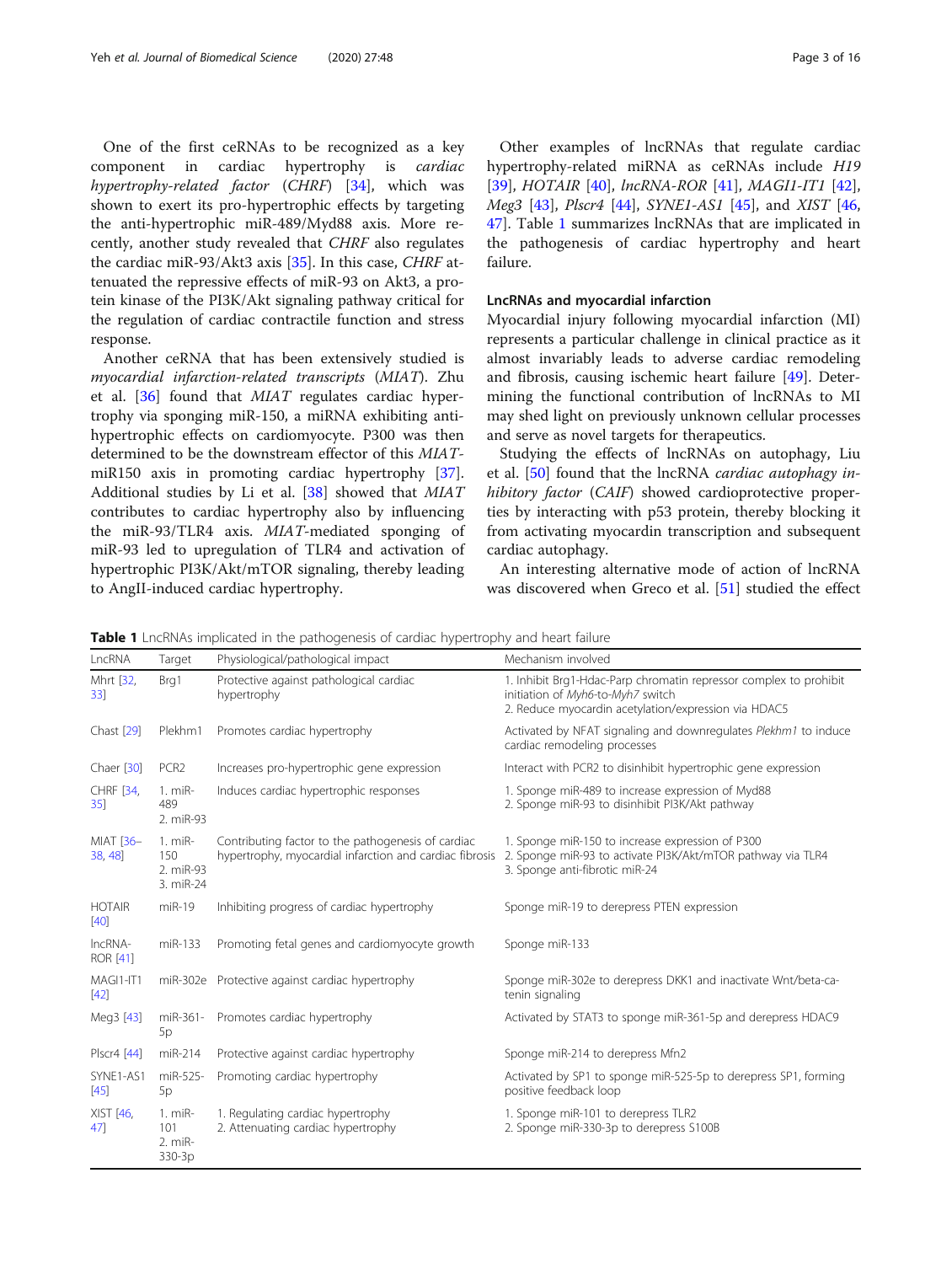of β-secretase-1 (BACE1), the enzyme that produces the β-amyloid peptide, and its antisense transcript BACE1- AS on HF. They showed that BACE1-AS stabilizes the BACE1 sense transcript, resulting in their concordant upregulated expression in cardiomyocytes and endothelial cells. BACE1-AS positively regulates the level of BACE1 protein, leading to increased β-amyloid protein, the accumulation of which is toxic to endothelial cells and cardiomyocytes. These data suggest that the BACE1-AS/BACE1/β-amyloid pathway contributes to the pathogenesis of HF.

Similar to the case of cardiac hypertrophy, an increasing number of ceRNAs have emerged that regulate numerous processes of myocardial infarction and cardiac infarction through miRNA inhibition.

The ceRNA cardiac apoptosis-related lncRNA (CARL) [\[52](#page-14-0)] was shown to regulate mitochondrial fission and apoptosis by acting as an endogenous sponge of miR-539 in cardiomyocytes, a miRNA that represses the expression of PHB2, a critical inhibitor of mitochondrial fission and apoptosis. Modulating CARL-miR-539 and PHB2 axis thus could be helpful in improving survival of cardiomyocytes and preserving myocardial function.

Another ceRNA autophagy promoting factor (APF) was reported to target the miR-188-3p/ATG7 axis to induce adaptive cell autophagy in cardiomyocytes after MI [[53\]](#page-14-0). In this study, miR-188-3p was shown to repress ATG7 expression, thereby inhibiting autophagy and causing cell death in cardiomyocytes. APF binds with miR-188-3p as a ceRNA and leads to increased ATG7 levels and enhanced cardiac autophagy. Increased cardiac levels of APF preserves myocardial function in response to ischemic/reperfusion (I/R) injury.

In addition to cell apoptosis and autophagy, ceRNAs have also been shown to regulate necrosis in cardiomyocytes. Necrosis-related factor (NRF), for example, regulates cardiomyocyte necrosis by targeting miR-873 and RIPK1 (receptor-interacting serine/threonine-protein kinase 1)/RIPK3 (receptor-interacting serine/threonineprotein kinase 3). In vitro and in vivo experiments reveal that miR-873 inhibits  $H_2O_2$ -induced necrotic cell death and I/R injury-induced cardiomyocyte necrosis in mouse hearts by targeting RIPK1/RIPK3. NRF, a ceRNA that is transcriptionally activated by p53 upon I/R injury, binds miR-873, leading to increased cardiomyocyte necrosis mediated by RIPK1/RIPK3 [[54\]](#page-14-0).

LncRNAs linked to MI are summarized in Table 2.

### LncRNAs and cardiac fibrosis

Exploiting the RNA sequencing data obtained from mouse heart following MI, Micheletti et al. [\[55](#page-14-0)] identified Wisp2 super-enhancer-associated RNA (WIS-PER), a cardiac fibroblast-enriched lncRNA that

| Table 2 LncRNAs linked to myocardial infarction |  |
|-------------------------------------------------|--|
|-------------------------------------------------|--|

| LncRNA Target      |                      | Physiological/pathological<br>impact                                                             | Mechanism involved                                                                                 |
|--------------------|----------------------|--------------------------------------------------------------------------------------------------|----------------------------------------------------------------------------------------------------|
| CAIF<br>[50]       | P <sub>53</sub>      | Preventing detrimental<br>autophagy and cell death<br>of cardiomyocytes                          | Block p53 from activating<br>myocardin transcription                                               |
| BACF1-<br>AS [51]  | BACE1                | Increases expression of<br>toxic β-amyloid protein in<br>endothelial cells and<br>cardiomyocytes | Stabilize β-secretase-1<br>(BACE1) sense transcript<br>to increase β-amyloid<br>protein production |
| CARL<br>$[52]$     | $miR-$<br>539        | Regulates mitochondrial<br>fission and apoptosis                                                 | Sponge miR-539 to dere-<br>press PHB2 expression                                                   |
| APF<br>[53]        | $miR-$<br>188-<br>3p | Induces adaptive cell<br>autophagy after MI                                                      | Sponge miR-188-3p to<br>derepress ATG7<br>expression                                               |
| <b>NRF</b><br>[54] | $miR-$<br>873        | Regulates programmed<br>cardiomyocyte necrosis<br>pathways                                       | Activated by p53 to<br>sponge miR-873 and de-<br>repress RIPK1/RIPK3<br>expression                 |

regulates cardiac fibrosis through association with TIA1-related protein and the regulation of profibrotic lysyl hydroylase 2. Depletion of WISPER in vivo repressed fibroblast differentiation and proliferation, inhibiting the development of cardiac fibrosis, suggesting the potential of targeting WISPER as an antifibrotic therapeutic strategy.

Maternally expressed gene 3 (Meg3), a fibroblastenriched lncRNA, was reported to be dysregulated in chronic pressure overload-induced cardiac fibrosis. Silencing Meg3 in cardiac fibroblasts inhibits P53-dependent transcriptional activation of matrix metalloproteinase-2 (MMP-2), an essential mediator of cardiac fibrosis and remodeling. In vivo inhibition of Meg3 prevented pressure overload-induced MMP-2 induction, leading to reduced cardiac fibrosis and improved diastolic function [\[56\]](#page-14-0).

LncRNA MALAT1 has been shown to be upregulated in infarction-induced fibrotic mouse heart and angiotensin II (AngII)-treated cardiac fibroblasts, leading to the inhibition and downregulation of miR-145, a negative regulator of of TGFβ1. Knocking down MALAT1 in cardiac fibroblasts restored miR-145 expression and prevented AngII-induced fibroblast profileration, collagen production and  $α$ -SMA expression [\[57\]](#page-14-0).

In addition to its role in MI and cardiac hypertrophy, recent research has shown that lncRNA MIAT also play roles in cardiac fibrosis. MIAT is markedly upregulated in post-infarct fibrotic mouse heart, which was accompanied by by downregulation of miR-24 and upregulation of Furin and TGFβ1 [[48\]](#page-14-0). Knocking down MIAT1 in the mouse heart or cardiac fibroblasts attenuated fibrogenic response following pathological stimulations.

LncRNAs shown to contribute to cardiac fibrosis are summarized in Table [3](#page-4-0).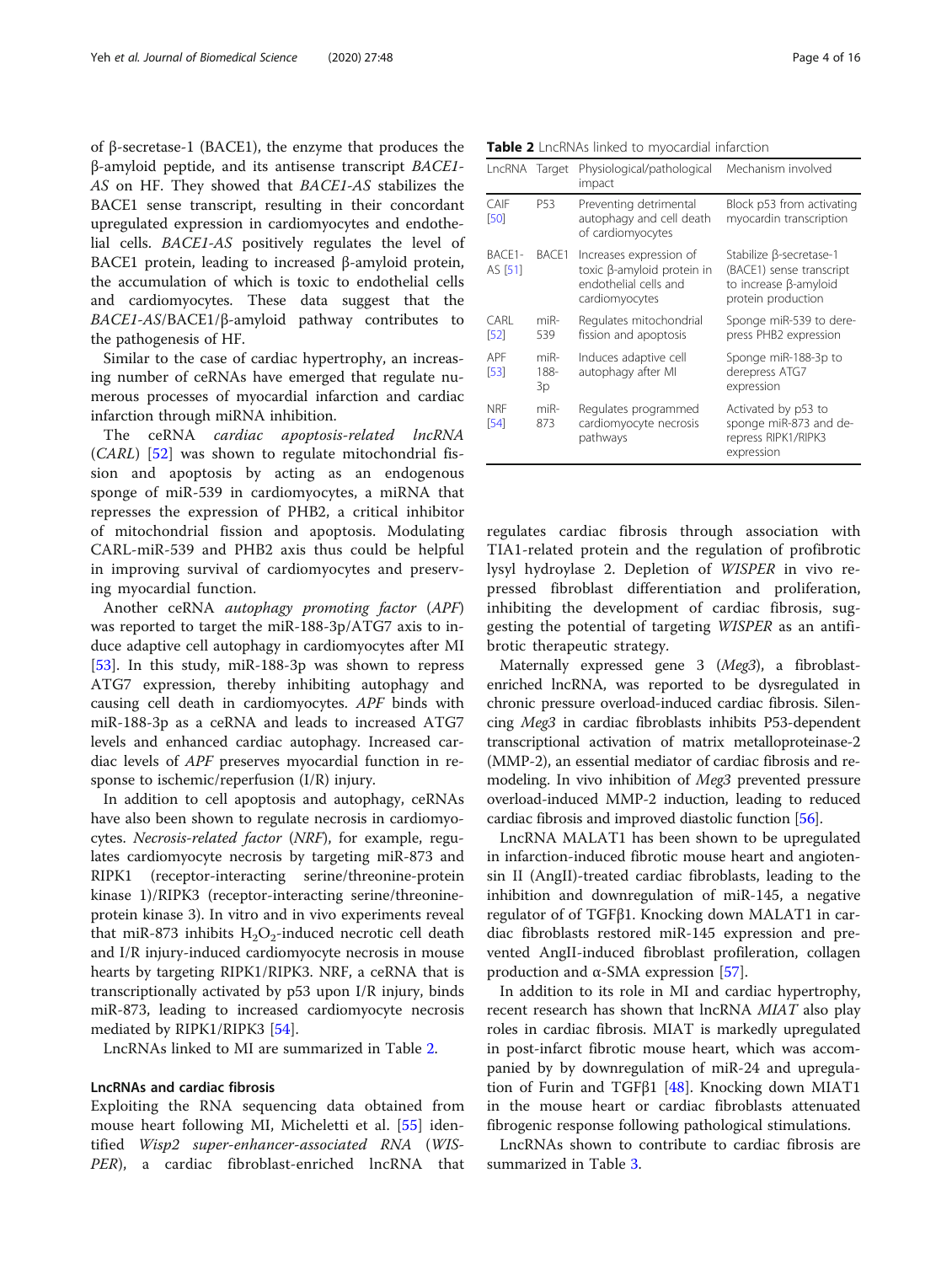<span id="page-4-0"></span>Table 3 LncRNAs contributing to cardiac fibrosis

| LncRNA                | Target        | Physiological/<br>pathological<br>impact | Mechanism involved                                                                                                                                          |
|-----------------------|---------------|------------------------------------------|-------------------------------------------------------------------------------------------------------------------------------------------------------------|
| <b>WISPFR</b><br>[55] |               | Promoting<br>cardiac fibrosis            | Promotes differentiation and<br>proliferation of cardiac fibroblasts<br>by interacting with TIA1-related<br>protein and regulation of lysyl<br>hydroylase 2 |
| MFG3<br>[56]          | MMP2          | Promoting<br>cardiac fibrosis            | Required for TGFB-mediated, P53-<br>dependent MMP-2 transcriptional<br>activity                                                                             |
| MAI AT1<br>[57]       | $miR-$<br>145 | Promoting<br>cardiac fibrosis            | Promotes fibroblast activity and<br>collagen production by<br>downregulating miR-145, a nega-<br>tive regulator of TGFB                                     |
| MIAT1<br>[48]         | $miR-$<br>24  | Promoting<br>cardiac fibrosis            | Increases fibrosis by sponging miR-<br>24                                                                                                                   |

### LncRNAs in cardiac arrhythmias and electrical remodeling

Electrical remodeling, a process involving the dysregulation/dysfunction of cardiac ion channels and transporters under pathological conditions, creates a proarrhythmogenic substrate that predisposes to the development of atrial and ventricular arrhythmias. Recently, lncRNAs have been shown to contribute to the development of myocardial electrical remodeling and cardiac arrhythmias.

Downregulation of TCONS\_0007546, a lincRNA reported to act as a competing endogenous RNA of miR-328, was found to shorten the atrial effective refractory period (AERP) and reduce atrial fibrillation (Afib) inducibility in rabbits as a result of downregulation of CACNA1C protein secondary to increased miR-328 levels [\[58,](#page-14-0) [59](#page-14-0)].

Recently, lncRNA metastasis-associated lung adenocarcinoma transcript 1 (MALAT1) was found to mediate the cardioprotective effects of fentanyl against myocardial ischemia-reperfusion injury [[60](#page-14-0)]. Zhu et al. performed further study on the potential interaction between MALAT1 and ion channels. MALAT1 was highly upregulated in the cardiomyocytes from rats with post-MI ventricular arrhythmias, and like endometrioid adenocarcinoma, MALAT1 acts as a sponge for miR-200c in cardiomyocytes. The overexpression of MALAT1 notably inhibited the level of miR-200c, which was shown to target high-mobility group box 1 (HMGB1), leading to reduced levels of Kv4.2 and Kv4.3 channel, α subunits of the potassium channels that encode cardiac transient outward currents  $(I_{\text{to}})$  [\[61](#page-14-0)]. Taken together, lncRNA MALAT1 regulates cardiac electrophysiology through miR-200c/HMGB1/Kv channel pathway [\[62](#page-14-0)].

LncRNAs were also found to contribute to the pathogenesis of ventricular arrhythmia. LncRNA Kcna2-AS, for example, negatively regulates Kcna2, which encodes Kv1.2 potassium channel subunit that plays a pivotal role in regulating several physiological functions, includ-ing heart rate [[63](#page-14-0)]. Long et al. observed that the *Kcna2*-AS level was significantly upregulated, while the expression of Kcna2 was downregulated, in rat failing cardiac ventricles. In addition, knocking down Kcna2 in the heart led to reductions in delayed rectifier potassium current  $I_{Ks}$  and prolonged action potential (AP) durations in rats. Therefore, the upregulation of cardiac Kcna2-AS downregulates Kcna2/Kv1.2, leading to increased susceptibility to ventricular arrhythmias in rats with CHF [[63\]](#page-14-0).

Connexins (Cx), known as gap junction proteins, are indispensable for the electrical conduction in the myocardium. Recently, lncRNA CCRR (cardiac conduction regulatory RNA) was found to regulate connexin 43 (Cx43), normally localized at the intercalated disc that connects cardiomyocytes, via binding with CIP85 (Cx43 interacting protein of 85 kDa). CIP85 interacts with Cx43 and promotes its endocytosis and degradation. Zhang et al. demonstrated that CCRR protected Cx43 from endocytic trafficking through forming the CCRR: CIP85 complex. Therefore, overexpression of CCRR increased cardiac Cx43 levels, rescued intercellular conduction block and contractile dysfunction in heart failure (HF) mice [\[64\]](#page-14-0).

Sarco/endoplasmic reticulum  $Ca^{2+}$ -ATPase (SERCA) serves as the major  $Ca^{2+}$  efflux mechanism in cardiomyocytes and plays an essential role in maintaining sarcolemmal  $Ca^{2+}$  homeostasis and excitation-contraction (EC) coupling. During HF, the transcript/protein expression levels and enzyme activity of SERCA2a, the principal SERCA isoform in cardiomyocytes, are significantly reduced, leading to delayed clearance of cytosolic  $Ca^{2+}$ , elevated diastolic  $[Ca^{2+}]$ , reduced SR  $Ca^{2+}$  store and decreased peak  $Ca^{2+}$  transient, which can lead to cardiac contractile dysfunction and electrical instability. LncRNA ZFAS1, which was upregulated with ischemic HF, was found to represses the expression and availability of SER-CA2a, resulting in intracellular  $Ca^{2+}$  overload in cardiomyocytes. Mechanistically, ZFAS1 directly binds SERCA2a protein, leading to reduced SERCA2a activity and expression levels. Targeting the functional domain by which ZFAS1 interacts with SERCA2a with an antisense oligonucleotide fragment (AsZFAS1-FD) blocks the dele-terious effects of ZFAS1 in the heart [\[65\]](#page-14-0).

Although lncRNAs, by definition, do not encode proteins, recent studies discovered that some lncRNAs actually have open reading frames (ORFs) and may be translated into functional micropeptides [\[66](#page-14-0)–[68\]](#page-14-0). Micropeptides translated from putative long non-coding RNAs have been reported to play critical roles in modulating muscle function. Magny et al. reported a 31 amino-acid micropeptide Sacrolamban (Scl), encoded from the ORF of  $prec003:2 L$  (putative noncoding RNA 003 in 2L), in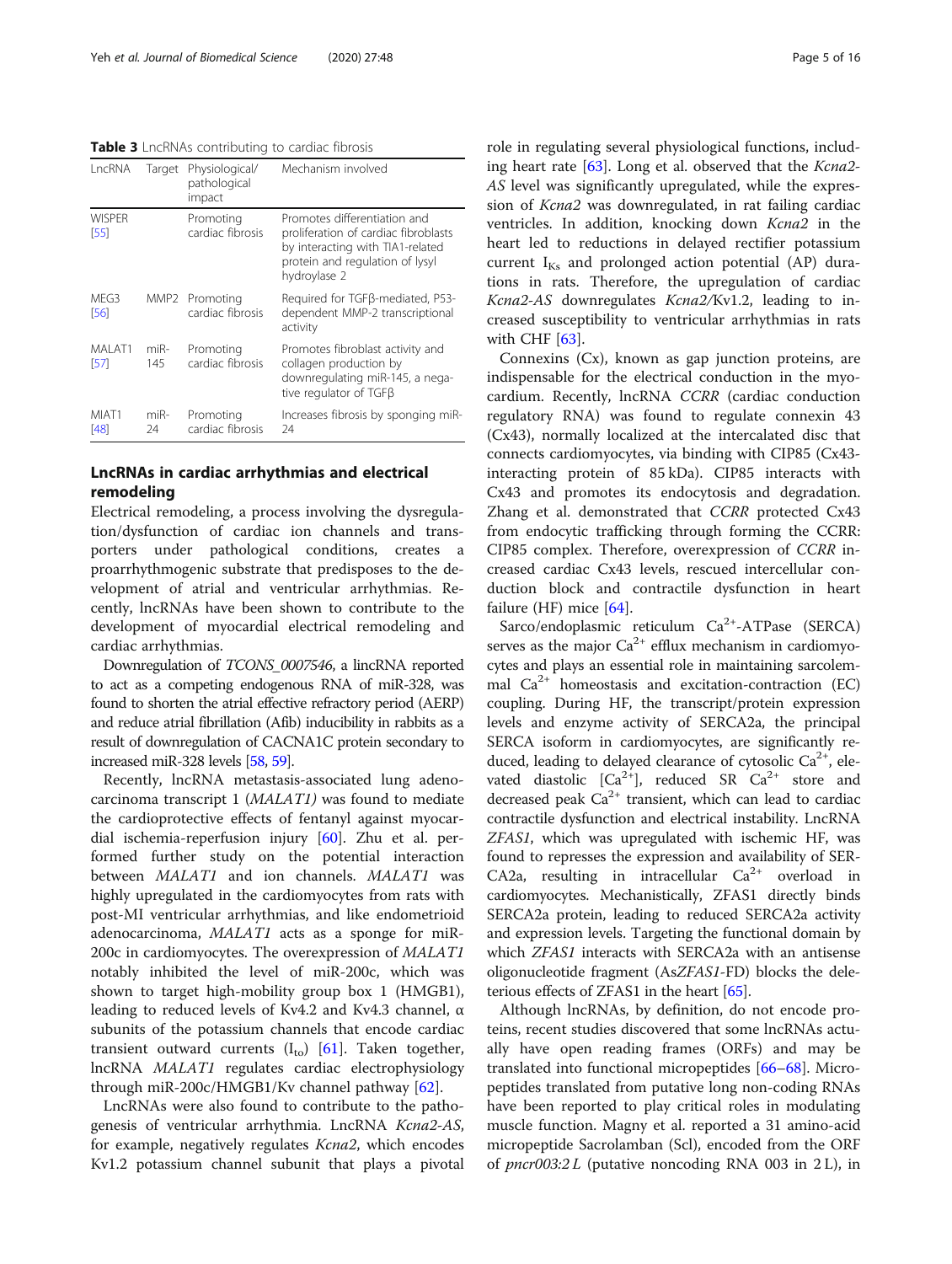Drosophila. They showed that this arthropod peptide exhibits homologous structure and function with sacrolipin and phospholamban in vertebrate cardiac tissue. Scl peptides is localized to Drosophila SR membrane and regulates SERCA activity directly. Alteration of the level of Scl leads to dysregulation in calcium trafficking and irregular cardiac contraction [\[69](#page-14-0)]. In mammals, a 34 amino-acid micropeptide DWORF (dwarf open reading frame) encoded from lncRNA LOC100507537, was highly enriched in muscle tissue. Nelson et al. showed that DWORF shares the same binding sites with other SERCA binding regulators, such as phospholamban (PLN) in cardiac muscle, sacrolipin (SLN) in atrium, or myoregulin (MLN) in fast skeletal muscle, on the M6 transmembrane alpha-helix of SERCA. DWORF acts as a physiological competitive antagonist that interferes the interaction between PLN, SLN, or MLN with SERCA. In contrast with the inhibitory effects of SERCA activity by PLN, SLN, or MLN, increased DWORF activated the calcium influx induced by SERCA that resulted in decreasing the time of individual contraction-relaxation cycle. Increasing DWORF levels in failing heart relieved the inhibition of SERCA2a by PLN and restored cardiac contractile function [\[70](#page-14-0), [71](#page-14-0)]. Table 4 summarized the aforementioned lncRNAs shown to regulate cardiac arrhythmias and electrical remodeling.

### LncRNAs in atherosclerotic vascular diseases

Atherosclerosis is the underlying cause of cardiovascular diseases including coronary artery disease (CAD), cerebrovascular disease, aortic aneurysm, and peripheral arterial occlusive disease (PAOD), which are the precursors of myocardial infarction, stroke, limb ischemia and sudden cardiac death [[72](#page-14-0)]. Collectively, cardiovascular diseases resulting from atherosclerosis have become the leading cause of death around the world, and the incidence is on the rise as a result of the international epidemic of obesity, type 2 diabetes and aging, all of which are potent risk factors for atherosclerosis [\[73\]](#page-14-0).

The early events that lead to the development of the atherosclerotic plaque include endothelial activation and recruitment of circulating leukocytes to the affected arterial intima, as well as local deposition of lipids and accumulation of vascular smooth muscle cells (VSMCs) and extracellular matrix proteins [[74](#page-14-0), [75\]](#page-14-0). VSMCs and endothelial cells (ECs) play crucial roles in vascular remodeling and atherosclerosis. Dysfunction of the endothelial lining of the arterial vasculature is an important contributor to the pathobiology of atherosclerotic cardiovascular disease. Pathological stresses, such as oxidized low-density lipoprotein (oxLDL) and hyperglycemia, lead to changes in lncRNA expression in human EC [[76](#page-14-0), [77\]](#page-14-0). On the other hand, atherogenic cytokines and growth factors transform VSMCs from a contractile, quiescent state to an active, synthetic state with increased VSMC proliferation, migration and extracellular matrix protein deposition. In addition, abnormal lipid metabolism contributes critically to the development of atherosclerotic lesions. Emerging evidence suggests that lncRNAs serve as a key regulators of lipid homeostasis. Here, we focus on atherorelevant lncRNAs that function through regulating ECs, VSMCs and lipid metabolism.

### LncRNAs in endothelial cells (ECs)

H19 is one of the first identified maternally imprinted lncRNAs, and is involved in cell differentiation and growth. H19 is abundantly expressed during embryonic development and subsequently suppressed in adult vasculature [\[78](#page-14-0), [79\]](#page-14-0). Interestingly, even though its expression was only retained in a few adult tissues, H19 was found to be involved in the dysregulation of ECs during atherosclerosis. Hyperglycemia leads to H19 downregulation in ECs, which is linked to impaired angiogenesis

**Table 4** LncRNAs reported to regulate cardiac arrhythmias and electrical remodeling

| LncRNA                      | Target              | Physiological/pathological impact                                          | Mechanism involved                                                                                  |  |
|-----------------------------|---------------------|----------------------------------------------------------------------------|-----------------------------------------------------------------------------------------------------|--|
| TCONS 0007546<br>[58, 59]   | $miR-328$           | Reduces atrial fibrillation inducibility                                   | Functions as a sponge of miR-328 to derepress CACNA1C<br>expression                                 |  |
| MALAT1 [61, 62]             | $miR-200c$          | Reduces Kv4.2 & Kv4.3 expression $\rightarrow$ reduced $I_{\text{to}}$     | Sponging miR-200c to derepress HMGB1 expression                                                     |  |
| Kcna2-AS [63]               | Kcna <sub>2</sub>   | Increases susceptibility to ventricular arrhythmia in<br>failing heart     | Reducing Kcna2 $\rightarrow$ reduced $I_{Kc} \rightarrow AP_c$ prolongation in rat failing<br>heart |  |
| CCRR [64]                   | <b>CIP85</b>        | Preserving cardiac Cx43 expression, conduction<br>and contractile function | Forms complex with CIP85 and prevents CIP85-mediated Cx43<br>endocytosis and degradation            |  |
| ZFAS1 [65]                  | SERCA <sub>2a</sub> | Upregulated in ischemic HF, causing impaired<br>contractile function       | Repress SERCA2a expression and availability, leading to<br>intracellular $Ca^{2+}$ overload         |  |
| Sacrolamban<br>$(Scl)$ [69] | <b>SERCA</b>        |                                                                            | Mediating the calcium reuptake in cardiomyocytes of Drosophila                                      |  |
| DWORF [70, 71]              | <b>MLN</b>          | PLN, SLN, or Enhance cardiac contractility                                 | Decrease the time of individual contraction-relaxation cycle                                        |  |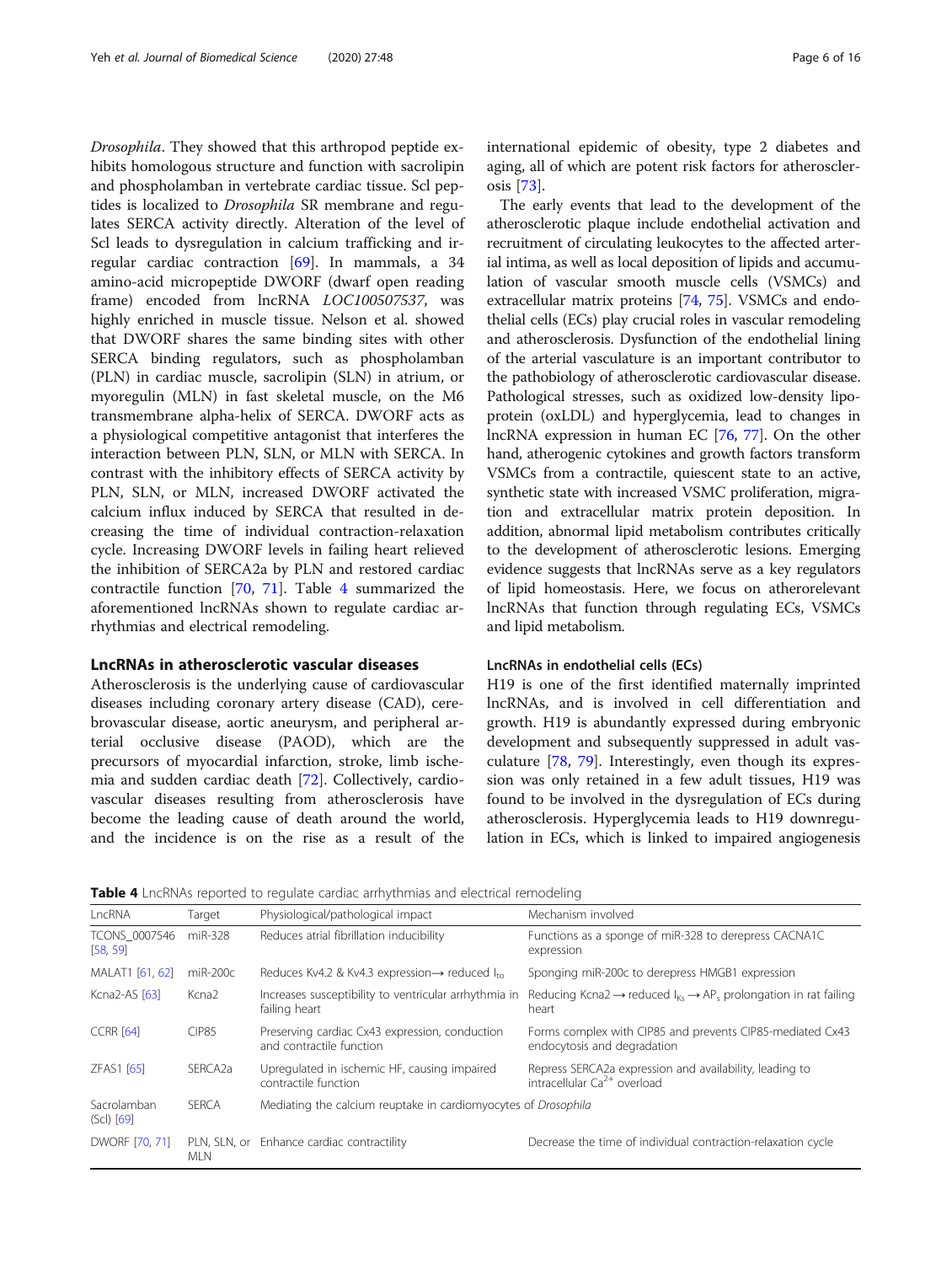in diabetes through repressing insulin-PI3K-Akt signaling. Both Akt activity in ECs and diabetic wound healing were enhanced by extracellular vesicle-mimetic nanove-sicles carrying H19 [[80\]](#page-14-0), strongly suggesting the critical role of H19 in the pathogenesis of atherosclerosis.

MALAT1 is a conserved lncRNA ubiquitously expressed in a number of cells and tissues, and can be induced in response to many pathological stimulations including hypoxia, high glucose and oxidative stress. Silencing MALAT1 reduced endothelial cell proliferation by inhibiting cell cycle progression through reducing the S-phase cyclins CCNA2, CCNB1, and CCNB2, while increasing the cell cycle inhibitors P21 and P27kip1 [\[81](#page-14-0)].  $Malat1^{-/-}$  mice showed a delayed vessel extension in the retina revascularization, while pharmacological inhibition of MALAT1 reduced blood flow recovery and capillary density after hindlimb ischemia and ameliorate diabetic retinopathy, such as microvascular leakage, and retinal inflammation [[81](#page-14-0), [82](#page-14-0)], suggesting an important role of MALAT1 in promoting endothelial cell proliferation and blood vessel growth. Interestingly, genetic deletion of Malat1 in mice did not impact the recovery of blood flow and capillary density under non-ischemic conditions [[83](#page-14-0)].

LncRNA MEG3 is found to regulate both angiogenesis and diabetes-related microvascular dysfunction. It has been shown that MEG3 affects angiogenesis through Notch signaling. In a stroke model of transient middle cerebral artery occlusion, MEG3 was downregulated. Silencing of MEG3 resulted in a proangiogenic effect through upregulation of Notch pathway-related genes in both ischemia brains and endothelial cells, leading to enhanced functional recovery and reducing the focal ischemia volume after a stroke [\[84](#page-14-0)]. In addition, MEG3 was highly increased in senescent HUVECs and human atrial samples, whereas silencing MEG3 prevented agingmediated suppression of vascular sprouting activity and led to improved blood flow in an ischemic hindlimb mouse model by enhancing regenerative angiogenesis [[85\]](#page-14-0). Meg3-KO mice showed increased expression of VEGF pathway genes and increased cortical microvessel density in Meg3-null embryos, suggesting the importance of MEG3 in vascularization and angiogenesis [\[86](#page-14-0)]. MEG3 expression is down-regulated in the retinas of streptozotocin (STZ)-induced diabetic mice, where reduced MEG3 leads to capillary degeneration and increased microvascular leakage and inflammation. In this context, MEG3-mediated endothelial regulation is medi-ated by the activation of PI3K/Akt signaling [[87](#page-14-0)].

Nexilin F-actin–binding protein (NEXN), also called Nexilin, is an actin-binding protein that regulates cell adhesion and migration. NEXN and its anti-sense lncRNA NEXN antisense RNA 1 (NEXN-AS1), expressed both in humans and mice, are reduced in human atherosclerotic

plaques; circulating NEXN is also significantly decreased in patients with CAD, MI or HF. NEXN-AS1 interacts with the chromatin remodeler BAZ1A to increase the transcriptional activity of the 5′ flanking region of the NEXN gene. NEXN exerts atheroprotective effects by inhibiting endothelial activation and monocyte recruitment via the TLR4/NF-κB–mediated pathway. In addition to endothelial cells, NEXN-AS1 was also shown to modulate NEXN expression in monocytes and VSMCs. NEX-N+/<sup>−</sup> ApoE−/<sup>−</sup> mice (NEXN−/<sup>−</sup> ApoE−/<sup>−</sup> mice were embryonically lethal) had substantially increased atherosclerotic burden and thinner cap fibroatheroma than ApoE<sup>-/-</sup>mice, indicating that NEXN plays a protective role against the development of vulnerable atherosclerotic plaques and atherosclerosis [[88](#page-14-0)].

Hemodynamic disturbed flow pattern makes endothelia atherosusceptible, and hence atherosclerosis preferentially develops at sites of curvature, branching and bifurcation in elastic and muscular arteries. MANTIS, a nuclear-localized lncRNA controlled by the histone demethylase JARID1B, regulates angiogenesis by interacting in trans with BRG1 and facilitates the binding of BRG1 and BRG1-stimulating factor BAF155 on angiogenic genes  $[89]$  $[89]$ . Of note, the expression of MANTIS in endothelial cells was induced by atheroprotective flow and statin through mechanisms involving epigenetic rearrangements and the transcription factors KLF2 and KLF4. MANTIS, especially its Alu element, limits endothelial ICAM-1 expression by reducing the binding of the BRG1 at the ICAM-1 promoter. Interestingly, statins also mediate their atheroprotective effects, at least partially, through MANTIS. Importantly, the expression of MANTIS in human carotid artery endarterectomy material was lower compared with healthy vessels and this effect was prevented by statin therapy [[90](#page-14-0)].

### LncRNAs in vascular smooth muscle cells

Genome-wide association studies (GWAS) revealed a strong association between DNA sequence variants on chromosome 9p21.3 and the risk of coronary artery disease, accounting for  $\sim$  10–15% of disease in non-African populations [[91](#page-14-0)–[94](#page-14-0)]. The 9p21.3 risk locus is adjacent to the last exons of the antisense ncRNA in the INK4 locus (ANRIL) and encompasses multiple single nucleotide polymorphisms (SNPs). The function of ANRIL remains incompletely understood, but a number of studies suggest ANRIL regulates cell proliferation and senescence of VSMCs either by Alu motif-dependent trans regulation of atherorelevant genes through polycomb protein complexes [\[95](#page-14-0)], or by regulating miR-181a/Sirt1 [\[96](#page-14-0)]. Using iPSC-derived VSMCs, VSMCs carrying 9p21.3 risk allele exhibit globally altered transcriptional networks that intersect with previously identified coronary artery disease (CAD) risk genes and pathways and risk-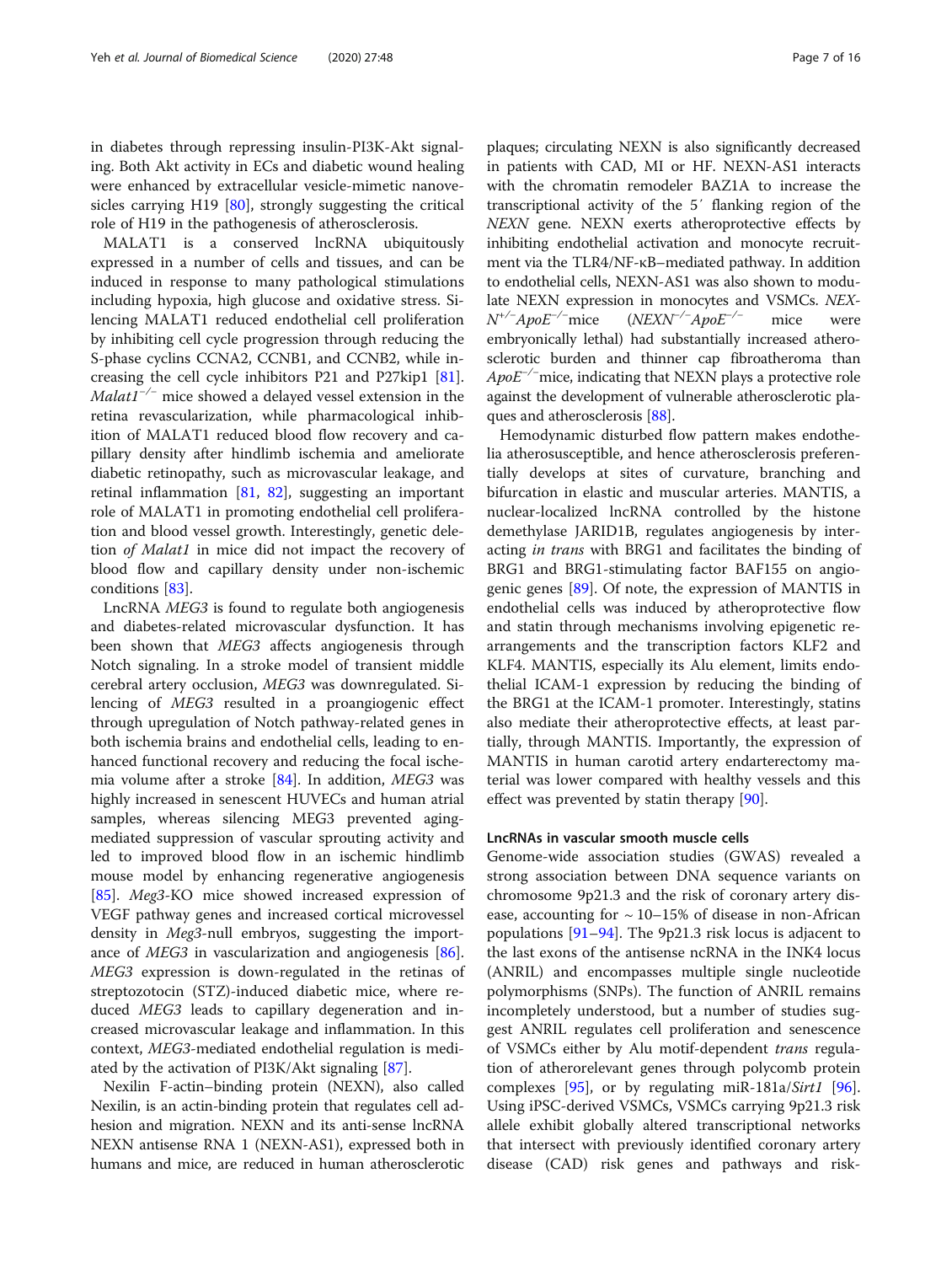dependent gene networks drive cell state instability, partially through ANRIL [\[97\]](#page-14-0). Deleting the risk haplotype rescues VSMC stability, while expression ANRIL induces risk phenotypes in non-risk VSMCs. This provides evidence for crosstalk between CAD risk loci and possible vascular therapeutic targets.

Although H19 expression is normally suppressed in adult vasculature, it is re-expressed in the neointimal lesions, particularly in VSMCs, upon vascular injury [\[79](#page-14-0)]. H19 is barely detectable in proliferating neointimal VSMCs, but becomes highly abundant in postconfluent, differentiated neointimal VSMCs, suggesting its role in the phenotypic changes of VSMCs during post-injury neointimal formation [\[79](#page-14-0)]. H19 is by far the only lncRNA that has been linked to abdominal aortic aneurysm (AAA). H19 was highly upregulated in the medial layer, particularly in VSMCs, of aortic tissues from human AAA patients, as well as from mouse models of AAA induced by Ang II or porcine pancreatic elastase. Increased H19 levels promote VSMC apoptosis, independent of miR-675, through cytoplasmic interaction with hypoxia-inducible factor 1α and sequential p53 stabilization. Knockdown of H19 with site-specific antisense oligonucleotides (LNA-GapmeRs) in vivo significantly limited aneurysm growth in mouse models of AAA [\[98](#page-14-0)]. However, opposite effects of H19 have also been reported, where knockdown of H19 using siRNA suppressed proliferation and promoted apoptosis in human aortic VSMCs following the treatment of ox-LDL, both in normoxic and hypoxic condition [[99](#page-14-0), [100](#page-14-0)]. The contradictory effects of H19 on VSMCs observed in different studies may result from differences in the knockdown strategy and the atherogenic stimuli used.

LncRNA MALAT1 has also been shown to contribute to vascular diseases. In VSMCs, MALAT1 form a ternary complex with histone deacetylase HDAC9 and the chromatin-remodeling enzyme BRG1 to recruit PRC2 and inhibit gene expression of contractile proteins by epigenetical silencing [\[101\]](#page-15-0). Targeting HDAC9-BRG1- MALAT1 complex by deletion of Malat1 or Hdac9 in vivo restores contractile protein gene expression, improves aortic mural architecture, and inhibits experimental aneurysm growth in  $Fbn1^{Cl039G/+}$  (Marfan syndrome) mouse model.

### LncRNAs in lipid metabolism

LncLSTR (liver-specific triglyceride regulator) is a mouse lncRNA predominantly expressed in liver, but no human orthologue was found. Mice with liver-specific depletion of lncLSTR exhibit a marked reduction in plasma triglyceride (TG) levels through clearance of TG by ApoC2 mediated lipoprotein lipase activation. Interestingly, lncLSTR doesn't regulate ApoC2 through a cellautonomous mechanism. It was found lncLSTR regulates

expression of Cyp8b1, a rate-limiting enzyme in bile acid biosynthesis, by interacting with RNA-binding protein TDP-43 to reduce TDP-43 occupancy and inhibition of the Cyp8b1 promoter. The change in bile pool composition by Cyp8b1 alters the activity of bile acid receptor FXR in liver, leading to induction of ApoC2 genes, an important component of very low-density lipoproteins and chylomicrons. Moreover, FXR deficiency did not completely block the lipid-lowing effects of lncLSTR depletion, which indicated the interaction between lncLSTR and TDP-43 might have additional molecular and physio-logical functions [[102](#page-15-0)]. Importantly, lncLSTR not only plays a unique role in TG metabolism, but also exhibits tissue- and species-specific characteristics of lncRNAs.

LeXis (liver-expressed LXR induced sequence) is a conserved, liver-enriched lncRNA that is robustly induced by high cholesterol diet and activation of liver X receptor (LXR). LeXis inhibits cholesterol biosynthesis by acting as an important conduit between the nutrientsensing nuclear receptor liver X receptor and the master cholesterol regulator SREBP2. LeXis reduces cholesterol synthesis by interacting with and affecting the DNA interactions of RALY, a heterogeneous ribonucleoprotein that acts as a transcriptional cofactor for cholesterol biosynthetic genes in the mouse liver  $[103]$  $[103]$ . Notably, a gene therapy utilizing AAV8.hTBG.LeXis significantly reduced atherosclerotic burden in  $L dlr^{-/-}$  mice [[104\]](#page-15-0).

MeXis (macrophage-expressed LXR-induced sequence), a conserved and macrophage-enriched lncRNAs, is an amplifier of LXR-dependent transcription of the gene Abca1, a critical regulator of cholesterol efflux. MeXis expression is markedly induced by physiologic lipid signals, such as oxidized or acetylated LDL, and LXR activation.  $MeXis^{-/-}$  mice show reduced Abca1 expression in a tissue-selective manner in response to Western diet, and MeXis is required for maximal Abca1 expression in the face of macrophage cholesterol loading. MeXis modulates nearby gene Abca1 expression through interacting with and guiding promoter binding of the transcriptional coactivator DDX17. Furthermore, loss of MeXis in mouse bone marrow cells alters chromosome architecture at the Abca1 locus, impairs cellular responses to cholesterol overload, and accelerates the development of atherosclerosis, supporting role of macrophage MeXis in Abca1-mediated cholesterol efflux and atherosclerosis development [[105](#page-15-0)]. Table [5](#page-8-0) summarized lncRNAs that are implicated in the development of atherosclerotic cardiovascular diseases.

### LncRNAs in cardiac development

LncRNA Bvht (Braveheart), transcribed from a regulatory locus located on mouse chromosome 18, has specific expression pattern during the mouse embryonic stem cells (ESC) differentiation and cardiac lineage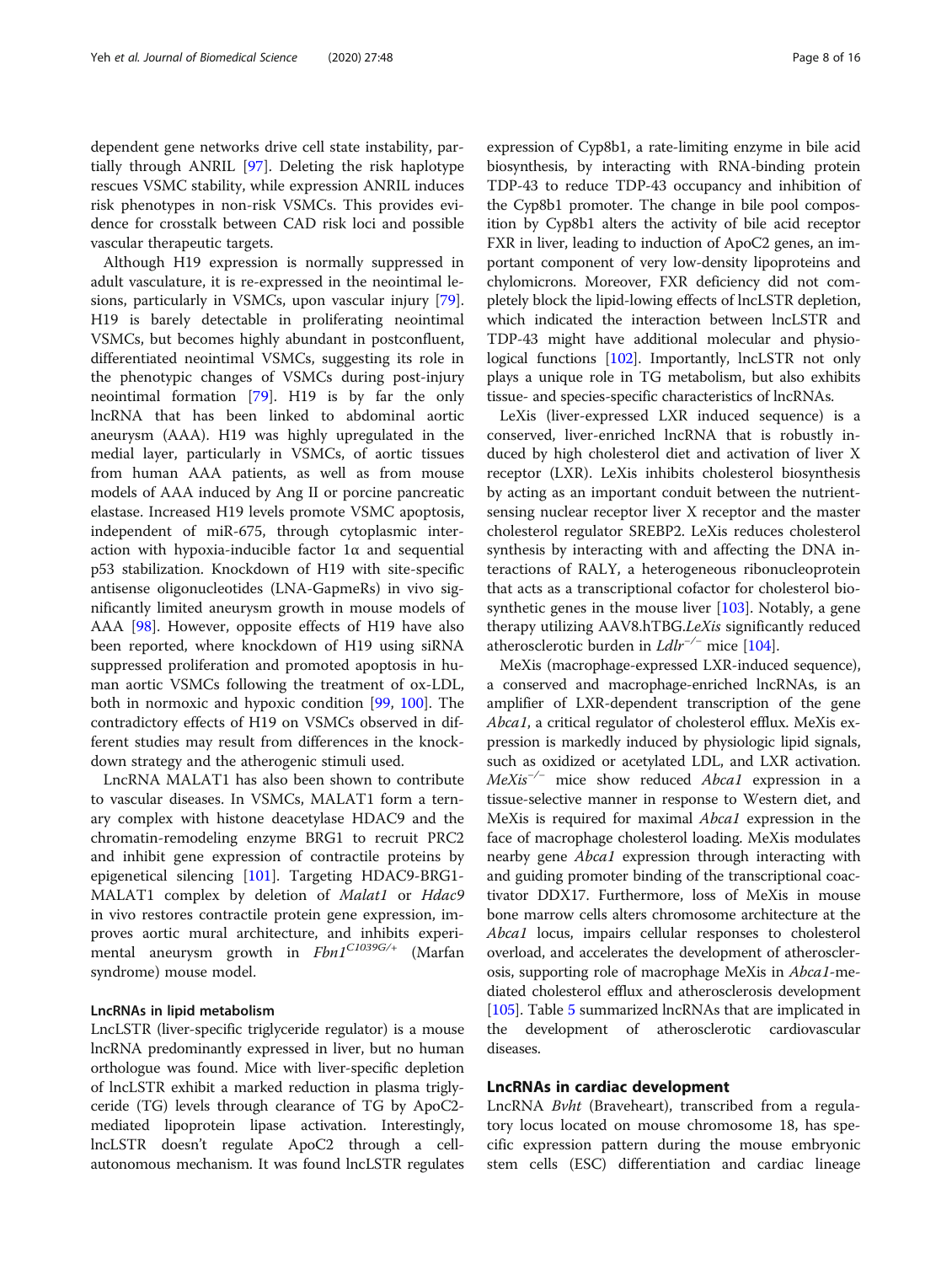<span id="page-8-0"></span>commitment. The depletion of Bvht using short hairpin RNA (shRNA) results in failure to promote a MESP1 driven gene expression program because Bvht regulates upstream of Mesp1. Bvht has also been revealed to react to SUZ12, a core component of PRC2, a complex that has histone methyltransferase activity and mediates transcriptional repression. Therefore, Bvht is thought to play a critical role in mediating gene expression in the developing heart [\[106](#page-15-0)]. Linc1405 (Large intergenic noncoding RNAs-1405) was also shown to be involved in regulation of Mesp1 expression. Eomes, a transcription factor participating in the control of developmental progression, was recruited to Mesp1 promotor by Linc1405. Meanwhile, it has been shown that the Linc1405/Eomes complex united WDR5 and GCN5 to activate Mesp1 in primitive streak, thereby promoting cardiac mesoderm specification and cardiogenesis [[107\]](#page-15-0).

Like Bvht, CARMEN (Cardiac mesoderm enhancerassociated noncoding RNA), a lncRNA overlapping with the miR143/miR145 locus, also interacts with EZH2 and SUZ12 of the PRC2 complex. CARMEN knockdown leads to inhibition of cardiac specification and differentiation in cardiac precursor cells. CARMEN silencing also represses Bvht induction without affecting miR143/

MYH6, MYH7, and TNNI [\[108\]](#page-15-0). Another lncRNA Fendrr (Fetal-lethal non-coding developmental regulatory RNA), which is restricted to the caudal end of the lateral mesoderm, is located upstream of and co-expressed with Foxf1. Fendrr was found to occupy the promoters of specific transcriptional factor (Foxf1, Pitx2 and Irx3) by modulating PRC2 and TrxG/ MLL complexes, leading to increased level of H3K27me3 and epigenetic silencing of these transcription factor genes. Moreover, knockdown of Fendrr in embryonic stem cells significantly increases the level of H3K4me3 at the promoter of Gata6 and Nkx2-5, resulting in gene activation [[109\]](#page-15-0).

PITX2 expression is a critical factor that determines left-right organ pattern and gut looping during development. Several lncRNAs have been reported to control PITX2 expression. PANCR (PITX2 adjacent noncoding RNA) and PITX2 express coordinately during the cardiogenic differentiation. Knockdown of PANCR decrease the expression of PITX2 in hESC-derived

Table 5 LncRNAs implicated in the development of atherosclerotic cardiovascular diseases

| LncRNA                        | Clinical Relevance                                                          | Physiological/pathological impact                                                                                                                                                                                                                                                        | Mechanism involved                                                                                                                                                                                              |
|-------------------------------|-----------------------------------------------------------------------------|------------------------------------------------------------------------------------------------------------------------------------------------------------------------------------------------------------------------------------------------------------------------------------------|-----------------------------------------------------------------------------------------------------------------------------------------------------------------------------------------------------------------|
| H19 [79,<br>$98 - 100$        | ↑ in VSMC of neointima<br>and AAA                                           | EC: Improved wound healing in diabetic rats<br>VSMC: promotes SMC apoptosis and development<br>of AAA                                                                                                                                                                                    | EC: Hyperglycemia-induced reduction impaired angio-<br>genesis in diabetes through insulin PI3K-Akt pathway<br>VSMC: Regulate VSMC apoptosis through interaction<br>with HIF1a and sequential p53 stabilization |
| MALAT1<br>$[81 - 83]$<br>101] | ↑ in VSMC and EC in<br>response to stresses like<br>hypoxia or high glucose | EC: Deletion delayed vessel extension in the retina<br>revascularization, and reduced blood flow recovery<br>after hindlimb ischemia<br>VSMC: Deletion restores contractile protein gene<br>expression, improves aortic mural architecture, and<br>inhibits experimental aneurysm growth | EC: Inhibit cell cycle progression through reducing the<br>S-phase cyclins while increasing the cell cycle inhibitory<br>genes P21 and P27kip1                                                                  |
| ANRIL<br>[95, 96]             | Adjacent to 9p21.3 CAD<br>risk locus                                        | VSMC: Deleting the risk haplotype rescues VSMC<br>stability                                                                                                                                                                                                                              | VSMC: regulated cell proliferation and senescence of<br>VSMCs either by a scaffold, quiding effector-proteins to<br>chromatin, or by regulating miR-181a/Sirt1                                                  |
| MEG3<br>$[85 - 87]$           | Downregulated with<br>stroke and diabetic retina                            | EC: Deletion results in a proangiogenic effect                                                                                                                                                                                                                                           | EC: Deletion upregulate Notch VEGF pathway-related<br>genes                                                                                                                                                     |
| NEXN-<br>AS1 [88]             | Reduced in arterial<br>plaques                                              | NEXN plays a protective role against development of EC: inhibit endothelial activation and monocyte<br>vulnerable atherosclerotic plaques and<br>atherosclerosis                                                                                                                         | recruitment via the TLR4/NF-KB-mediated pathway                                                                                                                                                                 |
| <b>MANTIS</b><br>[89, 90]     | Induced by disturbed<br>flow:<br>Reduced in arterial<br>plaques             | EC: statins mediate their positive effects through the<br><b>MANTIS</b>                                                                                                                                                                                                                  | EC: flow sensitive, limit endothelial ICAM-1 expression<br>by reducing the binding of the BRG1 at the ICAM-1<br>promoter                                                                                        |
| LncLSTR<br>$[102]$            |                                                                             | LncLSTR deletion reduces plasma triglyceride levels<br>by increasing hepatic expression of lipoprotein<br>ApoC <sub>2</sub>                                                                                                                                                              | Regulate expression of Cyp8b1, which alters the activity<br>of bile acid receptor FXR in liver, leading to induction<br>of ApoC2 genes                                                                          |
| LeXis<br>[103]<br>104         |                                                                             | Reduce hepatic cholesterol biosynthesis, serum<br>cholesterol and atherosclerotic lesion                                                                                                                                                                                                 | Inhibit cholesterol biosynthesis as a conduit between<br>LXR and SREBP2                                                                                                                                         |
| MeXis<br>[105]                |                                                                             | Deletion in mouse bone marrow cells impairs<br>cellular responses to cholesterol overload, and<br>accelerates atherosclerosis                                                                                                                                                            | Modulate nearby gene Abca1 expression through<br>interacting with and guiding promoter binding of the<br>transcriptional coactivator DDX17                                                                      |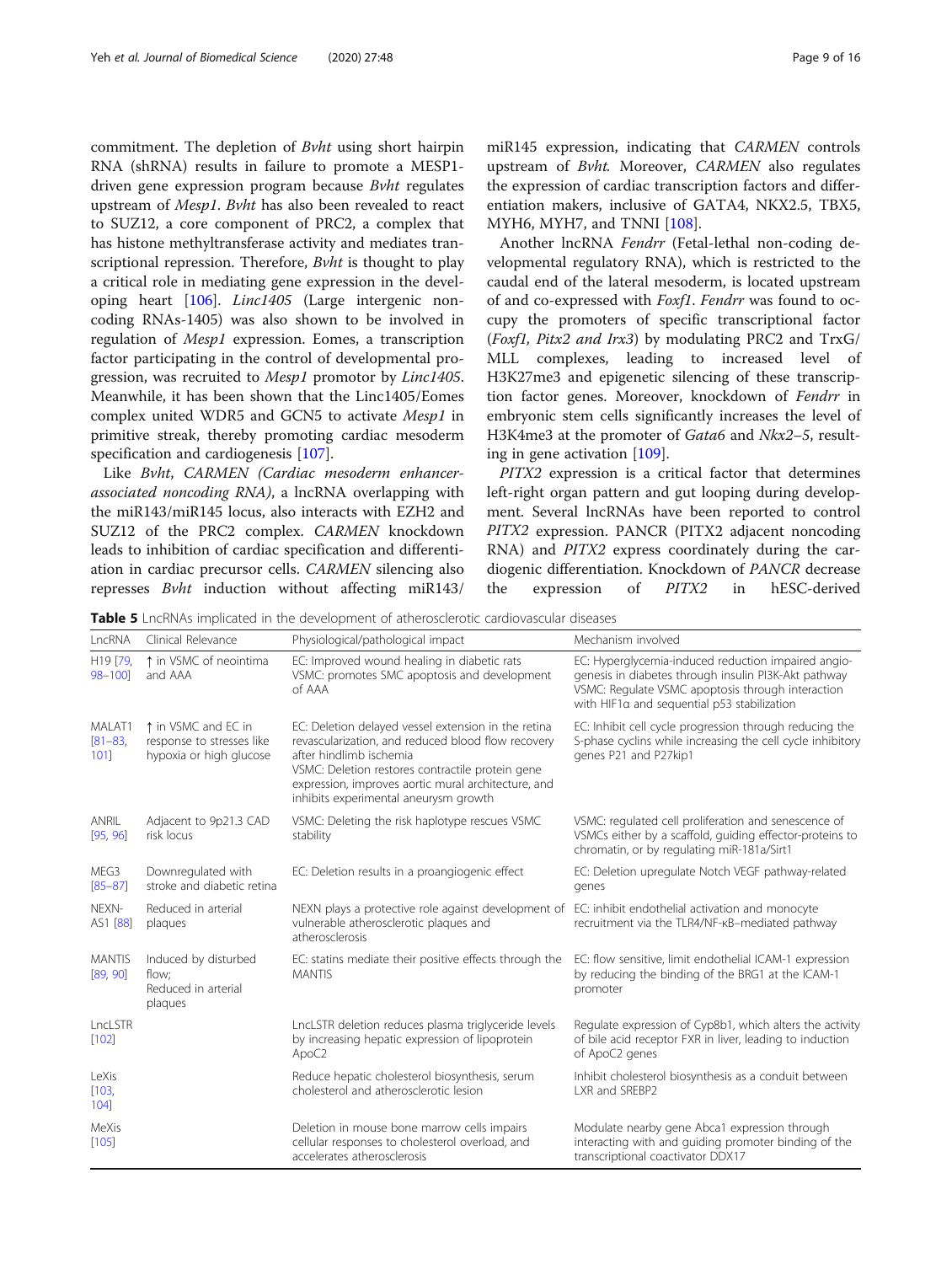cardiomyocytes, suggesting that PITX2 expression require PANCR [\[110](#page-15-0), [111](#page-15-0)]. Another lncRNA Playrr (Pitx2 locus-asymmetric regulated RNA), transcribed from right-specific enhancer element 926 (e926), is expressed on the right side and repressed by Pitx2 and Playrr and Pitx2 were found to exhibit mutual antagonism. These genes are parts of topologically associating domain (TAD). Conformational changes which alter the distance between the Pitx2 and Playrr loci modulate their expression in this TAD, and CTCF (CCCTC-binding factor), a sequence-specific scaffold protein, is required to this interaction between Pitx2 and Playrr [[112](#page-15-0)].

HAND2, a transcription factor playing a critical role in cardiac development and reprogramming cardiac fibroblasts into cardiomyocytes, was found to be regulated by lncRNAs Upperhand and Handdown, two lncRNAs that were transcribed from upstream and downstream of *Hand2* DNA locus, respectively. Upperhand, also named as Uph or Hand2os1, is a cardiac-enriched lncRNA that shares a bidirectional promoter with Hand2, has been shown to be essential for the transcription of Hand2. Anderson et al. revealed that Uph regulates the expression of Hand2 through recruiting GATA4 to interact with Uph-HAND2 super-enhancer. Knockout of lncRNA Uph locus resulted in congenital heart defects and perinatal lethality in mice, demonstrating the essential role of Uph-Hand2 regulatory partnership in cardiac development [\[113](#page-15-0)]. On the other hand, another lncRNA locus Handdown (also named as Hdn), located 7.2 kb downstream of Hand2, is active in early cardiac cells. The transcriptional activity of Hdn locus, but not *Hdn* transcript itself, suppresses Hand2 expression and is essential for murine development [[113](#page-15-0)–[115\]](#page-15-0).

Tetralogy of Fallot (TOF) is one of the most common congenital heart diseases, characterized by defective ventricular septum and irregular cardiomyocyte differentiation, leading to the narrowing of right ventricular outflow tract (RVOT). Wang et al. reported that increased cardiac tissue (RVOT) levels of HA117, a lncRNA known to have anti-differentiation function, is associated with poorer McGoon ratio, Nakata index, and left ventricular end-diastolic volume index (LVEDVI) in patients with TOF [\[116](#page-15-0)]. In addition, patients with higher levels of HA117 had longer cardiopulmonary bypass (CPB) time, ICU stay and poorer percentage improvement in SpO2 at 6 months after surgery. Although the functional contribution of HA117 to the pathogenesis of TOF remains unknown, Wang et al. proposed that HA117 could serve as a prognostic biomarker for TOF [\[116](#page-15-0)]. Table [6](#page-10-0) summarizes lncRNAs that are involved in the development of cardiovascular system.

### LncRNAs in cardiac regeneration

LncRNA CAREL (cardiac regeneration-related lncRNA), a lncRNA that was continuously upregulated in the postnatal heart in parallel with the loss of regenerative capacity, was found to suppress cardiomyocyte division and proliferation by functioning as a ceRNA for miR-296. MiR-296 suppresses the expression of Trp53inp1, a protein known to repress the proliferation in neural stem cell [\[117\]](#page-15-0), as well as Itm2a, a protein essential for chondrogenic cellular differentiation [\[118\]](#page-15-0). Low expression levels of CAREL increases miR-296, thereby repressing the levels of anti-proliferative Trp53inp1 and Itm2a proteins, leading to the regeneration and differentiation of cardiomyocytes both in vitro and in vivo. Myh6-driving cardiomyocyte-specific CARE trans-genic (TG) mice had lower cardiac regenerative capacity, which was rescued by miR-296 [\[119](#page-15-0)].

CPR (cardiomyocyte proliferation regulator) is a cardiac-restricted lncRNA that shows significant upregulation in adult than in embryonic mouse heart [[120](#page-15-0)]. The percentage of EdU, pH 3 and Aurora B-positive CMs was significantly increased in the CPR KO neonatal mice, indicating the deletion of CPR promoted postnatal CM proliferation. By contrast, neonatal cardiomyocyte proliferation and cardiac regeneration were significantly suppressed in transgenic mice with cardiac-specific overexpression of CPR (CPR Tg). Although the gross morphology of CPR Tg mouse heart was practically identical to that in WT, the biomarkers of cardiac hypertrophy, including ANF (atrial natriuretic factor) and β-MHC (β myosin heavy chain) were substantially upregulated in CPR Tg, compared to WT control, mouse heart. These results suggest that overexpressing lncRNA CPR induce cardiac hypertrophic response instead of the CM proliferation in adult mice. Mechanistically, CPR was found to function by targeting minichromosome maintenance 3 (Mcm3), an initiator of DNA replication and cell cycle progression, thereby suppressing cardiomyocyte proliferation [\[120,](#page-15-0) [121\]](#page-15-0). CPR inhibits MCM3 transcription by directly interacting with and recruiting DNMT3A (DNA-methyltransferase 3A) at Mcm3 promoter, leading to hypermethylation and suppressed Mcm3 promoter activity [\[120\]](#page-15-0).

NR\_045363, a mice ortholog lncRNA of human LOC101927497, was remarkably conserved in other mammals and birds during neonatal cardiac regeneration. The overexpression of NR\_045363 was found in the period of embryonic and neonatal stages and gradually reduced from childhood to adulthood. LncRNA NR\_045363 promotes CM proliferation and cardiac regeneration by sponging miR-216a, a negative regulator of JAK2/STAT3 signaling pathway [\[122](#page-15-0)].

In another study, comparative RNA-Seq analyses on fetal and normal adult human heart identified lncRNA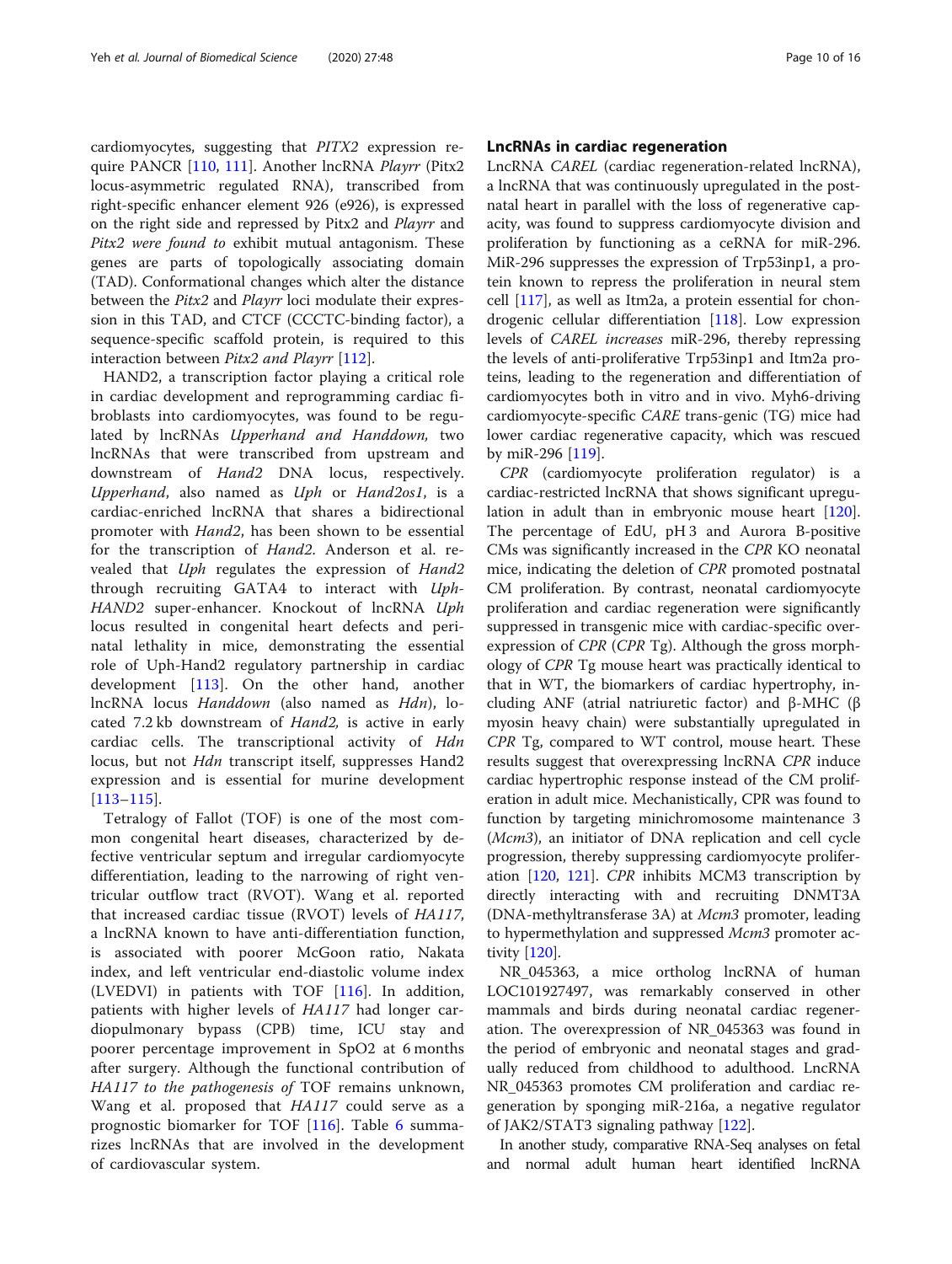#### <span id="page-10-0"></span>Table 6 LncRNAs involved in cardiovascular development

| LncRNA                      | Physiological/pathological impact                                                                                                                                          | Mechanism involved                                                                                                                                             |
|-----------------------------|----------------------------------------------------------------------------------------------------------------------------------------------------------------------------|----------------------------------------------------------------------------------------------------------------------------------------------------------------|
| Byht [106]                  | Bvht is essential for promoting ESC differentiation to cardiovascular cell fate                                                                                            | 1. Upstream of MesP1 to promote MesP1-<br>related gene expression<br>2. Modulating cardiovascular commitment<br>through interacting with PRC2                  |
| Linc1405 [107]              | Participate in developmental process, activate primitive streak differentiation.                                                                                           | 1. Recruit Eomes to bind on MesP1<br>promotor                                                                                                                  |
| CARMEN [108]                | Inhibit the expression of Byht to control the cardiac differentiation, mediate the<br>cardiac transcriptional factors, play roles in cardiac specification and homeostasis | 1. Upstream of Byht to function with EZH2<br>and SUZ12                                                                                                         |
| Fendrr [109]                | Regulate histone modifier complexes, restrict the caudal end of the lateral<br>mesoderm formation                                                                          | 1. Downstream modulate Foxf1<br>2. Occupy the Foxf1, Pitx2 and Irx3<br>promotors to reduce the genes expression<br>1. Inhibit the promoter of Gata6 and Nkx2-5 |
| <b>PANCR [110,</b><br>1111  | Indirect but necessary to activate CM differentiation                                                                                                                      | 1. Coordinately improve the cardiogenic<br>differentiation with PITX2C                                                                                         |
| <b>PLAYRR [112]</b>         |                                                                                                                                                                            | 1. Act as PITX2C exhibit mutual antagonism                                                                                                                     |
| Upperhand<br>$(Uph)$ [113]  | Reprogramming cardiac fibroblasts into cardiomyocytes                                                                                                                      | 1. Upregulate the expression of HAND2                                                                                                                          |
| Handdown<br>(Hdn) [113-115] | Reprogramming cardiac fibroblasts into cardiomyocytes                                                                                                                      | 1. Interact with Uph to regulate HAND2<br>level                                                                                                                |
| HA117 [116]                 | Anti-differentiation function in leukemia and Hirschsprung's disease                                                                                                       | 1. Regulate the neighboring gene, DPF3 and<br>RGS6<br>2. Hypothesis as a biomarker for TOF                                                                     |

NONHSAG007671, or CRRL (cardiomyocyte regenerationrelated lncRNA), as a novel mediator of CM regeneration. CRRL is highly conserved across species, including human, chimp, mouse and rat. Loss of CRRL significantly attenuated post-MI LV remodeling and fibrosis compared to control. Knockdown of CRRL in vivo enhanced cardiac function and activated CM proliferation, but not hypertrophy, after myocardial infarction. Mechanistically, CRRL acts as a ceRNA by sponging miR-199a-3p, thereby increasing the expression levels of Hopx, a miR-199a-3p target gene that plays a critical role in repressing CM proliferation [[123\]](#page-15-0). Using a similar approach, the same group identified another CM proliferation regulator lncRNA ECRAR (Endogenous cardiac regeneration-associated regulator). Overexpression of ECRAR increased the number of EdU, pH 3, aurora B-positive cardiomyocytes in both postnatal and adult rat hearts after 14 days of the MI surgery, suggesting that ECRAR modulated CM proliferation and post-MI regeneration without causing hypertrophy. ECRAR promotes CM proliferation by direct binding with and increasing the phosphorylation of ERK1/2, a critical mediator of cell cycle progression. In addition, further analysis revealed that E2F1 transcriptionally upregulates ECRAR. Therefore, E2F1-ECRAR-ERK1/2 form a positive feedback loop to drive CM proliferation [\[124\]](#page-15-0).

Insulin-like growth factor (IGF) signaling has been shown to be essential for CM proliferation and cardiac regeneration [\[125,](#page-15-0) [126\]](#page-15-0), Li et al. discovered that Sirt1 antisense lncRNA was highly upregulated in cardiomyo-cytes following IGF 1 treatment [[127](#page-15-0)]. Sirt1 antisense lncRNA is highly expressed in the embryonic day 16.5

(E16.5) CMs and sharply decreases from embryonic heart to postnatal heart. Overexpression of Sirt1 antisense lncRNA promotes the proliferation of CMs, while depletion of *Sirt1* antisense lncRNA represses CM proliferation. Mechanistically, Sirt1 antisense lncRNA stabilizes Sirt1 mRNA by direct binding with the 3'UTR region of Sirt1 mRNA [[127](#page-15-0)]; moderately increased SIRT1 levels then promotes CM proliferation and cardiac regeneration.

AZIN2-sv, a splice variant of AZIN2 (Antizyme inhibitor 2), is highly expressed in adult, compared to fetal, human heart [[128](#page-15-0)]. Li et al. showed that AZIN2-sv repressed the proliferation of cardiomyocytes both in vitro and in vivo and the loss of AZIN2-sv stimulated the CMs proliferation and preserved cardiac function in post-MI mouse heart. Moreover, AZIN2-sv acts as a ceRNA for miR-214, a miRNA which negatively regulated the expression of PTEN (Phosphatase and tensin homolog). PTEN, a tumor suppressor that inhibits Akt/PKB signaling pathway, was also directly interacted with and stabilized by AZIN2-sv. Thus, the silence of AZIN2-sv promotes CM proliferation and cardiac regeneration through direct and indirect modulation of PTEN/Akt/PKB signaling pathway [[128](#page-15-0)]. LncRNAs shown to be involved in the process of cardiac regeneration are summarized in Table [7.](#page-11-0)

### LncRNAs as biomarkers for cardiovascular diseases

The potential value of lncRNAs as diagnostic biomarkers has been widely explored. Although lncRNAs are not as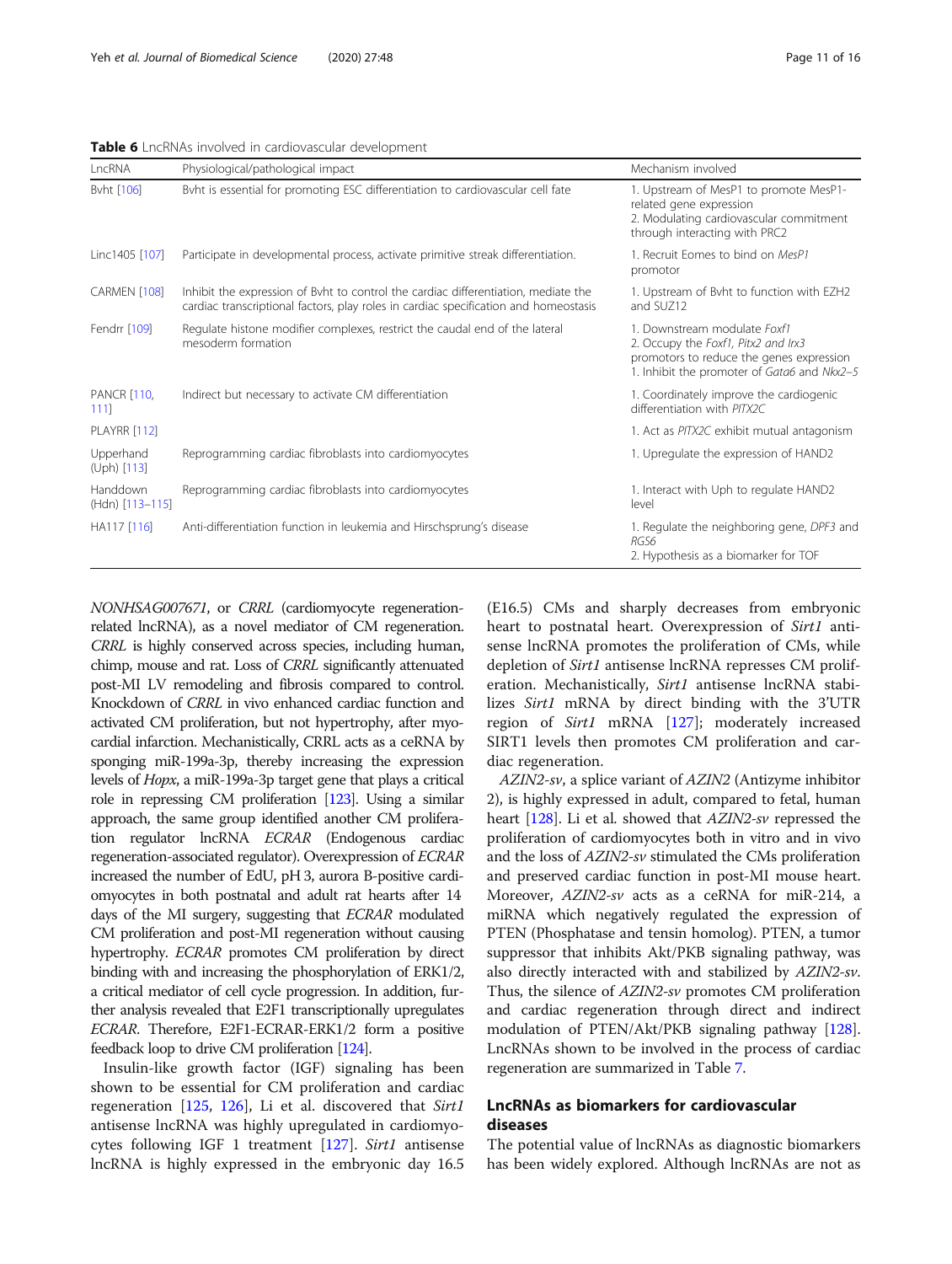| LncRNA                            | Target          | Physiological/pathological impact                                                      | Mechanism involved                                                                                      |
|-----------------------------------|-----------------|----------------------------------------------------------------------------------------|---------------------------------------------------------------------------------------------------------|
| <b>CAREL [119]</b>                | MiR-296         | Repress the cardiac regeneration and differentiation                                   | A sponge for miR-296, repress miRNA-296, following by activate<br>Trp53inp1 and ltm2a                   |
| CPR [120, 121]                    | DNMT3A          | Induce cardiac hypertrophic response instead of the<br>CM proliferation                | Interact with DNMT3A to repress the level or MCM3                                                       |
| NR 045363 [122]                   | MiR-<br>216a    | Activate neonatal cardiac regeneration                                                 | Promote JAK2/STAT3 signaling pathway                                                                    |
| <b>CRRL [123]</b>                 | MiR-<br>199a-3p | Regulating CM proliferation                                                            | Protect Hopx from degeneration of CRRL                                                                  |
| <b>ECRAR [124]</b>                |                 | Modulated CM proliferation and post-MI rehabilita-<br>tion without causing hypertrophy | Promote the expression of cyclin D1, cyclin E1, and E2F1<br>proteins via ERK1/2 pathway                 |
| Sirt1 antisense<br>$IncRNA$ [127] | Sirt1<br>mRNA   | Trigger the cardiac regeneration                                                       | Deacetylated and inhibited the activity of Nkx2.5, stabilized and<br>increase the Sirt1 mRNA expression |
| <b>AZIN2-sv [128]</b>             | MiR-214         | Stimulate CM proliferation                                                             | Increase the level of PTEN and inhibit Akt/PKB signaling<br>pathway                                     |

<span id="page-11-0"></span>Table 7 LncRNAs shown to be involved in the process of cardiac regeneration

abundant as other non-coding RNAs, the cell type- and disease-specific expression pattern make them suitable biomarker candidates. Because of the space limit, this review only covers a few of the important and wellestablished lncRNAs as biomarkers for CV diseases.

As mentioned earlier, ANRIL, located adjacent to the 9p21.3 risk locus, has been linked to increased CAD risk in several GWAS. This increased CAD risk associated with the single-nucleotide polymorphisms (SNPs) in this region is independent of all known CAD risk factors [[93\]](#page-14-0). Interestingly, the risk alleles for atherosclerosisrelated phenotypes were consistently associated with a low expression levels of ANRIL splice variant spanning exons 1–2, but not exon 17–18, of ANRIL, suggesting that different splicing variants of ANRIL might play distinct roles [[129\]](#page-15-0). Indeed, different ANRIL splice variants have distinct expression patterns in peripheral blood mononuclear cells (PBMCs) from carriers of the risk haplotype, which suggests that differential splicing or transcript stability may confer different atherosclerosis susceptibility [[130\]](#page-15-0). In one study enrolling 414 patients with acute myocardial infarction (AMI) treated by primary percutaneous coronary intervention, levels of hypoxia inducible factor 1A antisense RNA 2, KCNQ1OT1, MALAT1 and ANRIL in peripheral blood cells were significantly altered with AMI. Among them, ANRIL and KCNQ1OT1 improved the prediction of post-MI left ventricular dysfunction in a multivariate, prognostic regression model that includes demographic features, clinical parameters, and cardiac biomarkers [[131\]](#page-15-0).

CoroMarker, also named as Aldo-Keto Reductase Family 1 Member B1 Pseudogene 3, was discovered in a cohort study of patients receiving diagnostic coronary angiography for suspected CAD. CoroMarker from PBMCs was found to be a good biomarker with high sensitivity and specificity for the diagnosis of CAD. The expression levels of CoroMarker showed positive correlation with genes involved in atherosclerosis. Of note, CoroMarker was stable in plasma [\[132](#page-15-0)] and knockdown of CoroMarker decreased the production of proinflammatory cytokines from THP-1 monocytes [[133](#page-15-0)]. However, the exact mechanisms via which CoroMarker regulates monocytes or atherosclerosis remain to be determined.

LIPCAR (long intergenic noncoding RNA predicting cardiac remodeling), a mitochondria-derived lncRNA, is highly expressed and consistently detectable in human plasma samples. Plasma LIPCAR has been shown to be an independent predictor for CAD and correlates with the severity of clinical presentation (highest in patients with AMI) [\[134\]](#page-15-0). In another study on patients with AMI, LIPCAR was downregulated early after AMI but upregulated during later stages, suggesting its role in chronic heart failure. Consistent with this observation, plasma LIPCAR level is elevated even more in CAD patients with heart failure. In addition, LIPCAR expression level is associated with future maladaptive cardiac remodeling in patients who experienced an episode of AMI. Of note, LIPCAR is independently associated with cardiovascular mortality in patients with chronic heart failure, regardless of the pathogenesis [[135](#page-15-0)]. The mechanism, however, underlying the correlation between LIP-CAR and CAD/AMI remains unclear.

LncRNA GAS5 was significantly increased in the plaque of atherosclerosis patients compared to normal people [[136](#page-15-0)]. However, the expression level of plasma lncRNA GAS5 was significantly lower in patients with CAD. GAS5 decreased the level of p-mTOR without change of total mTOR in human coronary artery endothelial cells, which is an important initiator of proinflammatory response of monocytes/macrophages [[137\]](#page-15-0). Furthermore, gain- and loss- of function studies showed that GAS5 modulates macrophages and ECs apoptosis in vitro. Interestingly, these effects of GAS5 on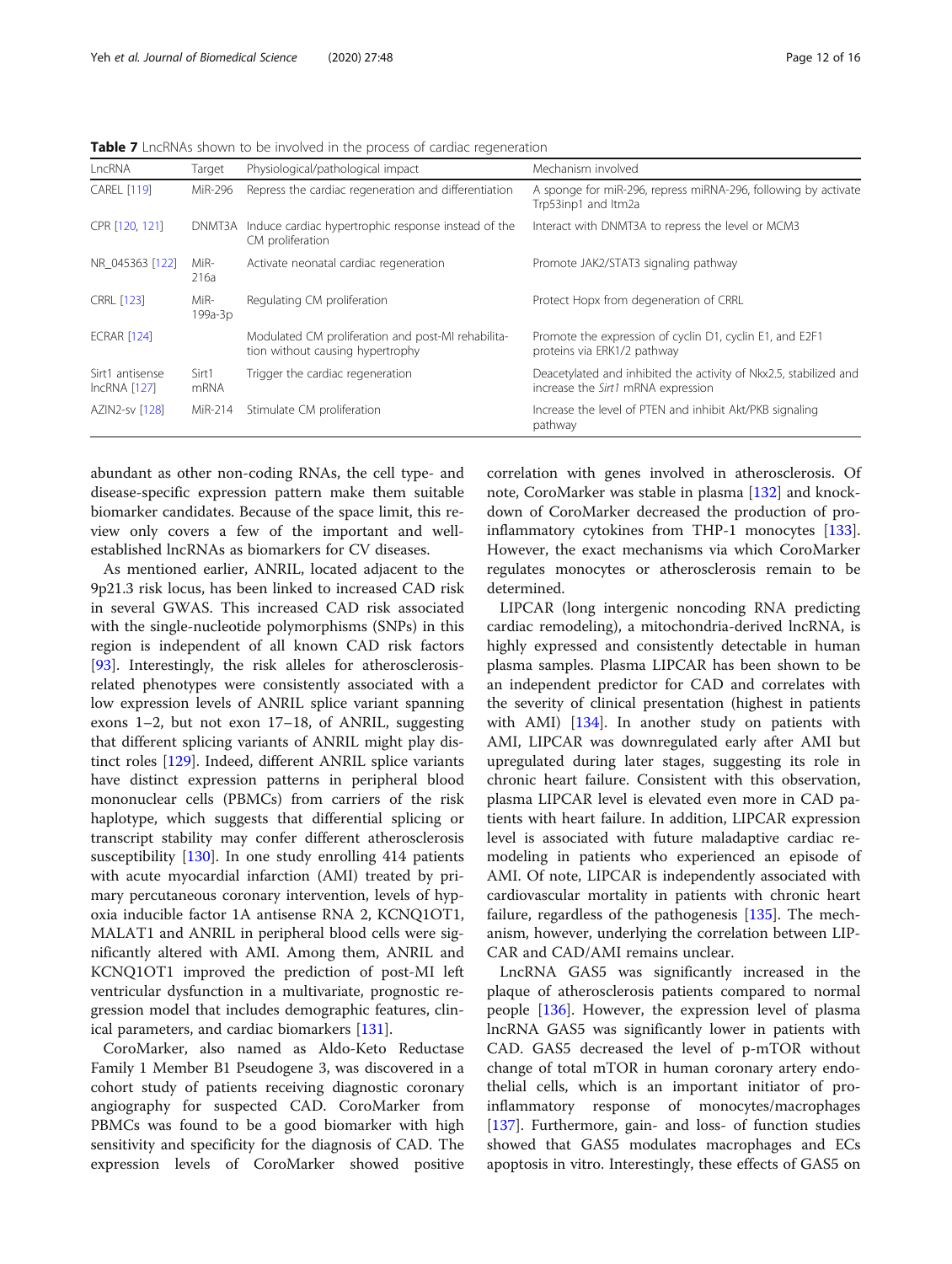Table 8 LncRNAs as biomarkers for cardiovascular diseases

| LncRNA                     | Clinical Application                                                           | Physiological/pathological impact                                                           | Mechanism involved                                                                |
|----------------------------|--------------------------------------------------------------------------------|---------------------------------------------------------------------------------------------|-----------------------------------------------------------------------------------|
| CoroMarker<br>[132, 133]   | Diagnosis of CAD                                                               | Decrease pro-inflammatory cytokine secretion from<br>THP-1 monocytic cells                  | Unknown                                                                           |
| LIPCAR [135]               | Prediction of cardiac<br>remodeling                                            | Associated with future development of cardiac<br>remodeling                                 | Unknown                                                                           |
| GAS5 [136-138]             | t in arterial plaques<br>I in plasma of CAD patients                           | Modulate macrophages and ECs apoptosis after ox-<br><b>IDI</b> stimulation                  | Unknown                                                                           |
| <b>SENCR [139-</b><br>1411 | Diagnosis of early onset CAD:<br><b>J</b> in circulating ECs<br>t in monocytes | Regulation of commitment from pluripotent cells<br>and angiogenic capacity of EC            | Regulate myocardin gene regulation to<br>stabilize the contractile state of VSMCs |
| DKF7P434I0714<br>$[144]$   | Prediction of adverse CV<br>events in uremic patients                          | Modulate stress-induced EC apoptosis, endothelial<br>dysfunction, and vascular inflammation | Unknown                                                                           |

EC apoptosis is mediated by macrophage derived exomes after oxLDL stimulation, which demonstrated the interplay of macrophage and EC during atherosclerosis development [[138](#page-15-0)].

SENCR (Smooth muscle and Endothelial cell enriched migration/differentiation-associated long NonCoding RNA) is highly expressed in ECs, SMCs and aortic tissues (vascular-enriched lncRNA) [\[139](#page-15-0)]. SENCR, localized mainly in the cytoplasm, stabilizes the contractile state of VSMCs by increasing myocardin expression [[139\]](#page-15-0). Moreover, it was found that SENCR contributes to endothelial commitment in pluripotent cells and angiogenic capacity of ECs. SENCR expression was diminished in vascular ECs derived from superficial forearm veins of patients with critical limb ischemia and premature coronary artery disease [\[140](#page-15-0)]. Using FISH-Flow assay, SENCR is downregulated in circulating ECs, but upregulated in monocytes, in early-onset CAD patients (EOCAD). Moreover, the combination of four molecular markers (intra-circulating EC SENCR, intra-monocyte SENCR, surface/intra-circulating EC CD146 and surface/intra-monocyte CD14) along with diabetes mellitus may serve as the early diagnostic tool for EOCAD [\[141](#page-15-0)].

Cardiovascular (CV) diseases are the major cause of morbidity and mortality in patients with end-stage renal disease (ESRD), accounting for nearly 50% of deaths in this population [[142,](#page-15-0) [143\]](#page-15-0). In a cohort of patients with chronic kidney disease, end-stage renal disease (ESRD) with or without cardiovascular (CV) event, circulating lncRNA expression profiles discriminate between ESRD patients with and without an adverse CV event. Among the differentially expressed lncRNAs, eight plasma lncRNAs were identified as potential predictors of adverse CV outcomes in uremic patients, and lncRNA DKFZP434I0714 was confirmed as an independent predictor of adverse CV outcomes in patients with ESRD. LncRNA DKFZP434I0714 is not dysregulated in human failing heart, but it is shown to regulate endothelial function. Gain- and loss- of function studies showed lncRNA DKFZP434I0714 modulates stress-induced EC apoptosis,

endothelial dysfunction, and vascular inflammation, which are hallmarks of vascular complications associated with uremia  $[144]$  $[144]$  $[144]$ . Table 8 summarizes the examples of lncRNAs that have been shown to be potential biomarkers for cardiovascular diseases.

Even though the cellular and pathological specificity of lncRNAs make them as suitable biomarkers, using lncRNAs as clinical biomarkers is potentially limited by the difficulties in their isolation and quantification. RNA is very difficult to isolate in reasonable quantities from acellular bodily fluids such as plasma or serum. In addition, the high cost and low throughput associated with RNA processing and quantification also limits the application of lncRNA as a biomarker. For example, it seems unlikely that lncRNA could replace cardiac troponins in the diagnosis of AMI, as clinical tests for cardiac troponins are relatively cheap, fast and well-validated. Therefore, the potential usage of lncRNAs as biomarkers is more likely to be prognostic, rather than diagnostic, in cardiovascular diseases.

### Conclusions

Emerging evidence indicates the important roles of lncRNAs in the complex regulatory network of cardiovascular development and diseases. It has been welldemonstrated that many of these lncRNAs could be utilized as novel therapeutic targets and/or biomarkers for diagnosis/prognosis for cardiovascular diseases including cardiac hypertrophy, myocardial infarction, heart failure and atherosclerosis. It will require extensive efforts, however, to refine the approaches of modulating lncRNA expression in vivo and to improve/standardize the quantitative assays for lncRNA biomarkers to make clinical translation possible.

#### Acknowledgements

**None** 

#### Authors' contributions

C.F.Y., Y.C.C., C.Y.L. C.F.H. W.T.C. and K.C.Y. drafted, revised and approved the manuscript.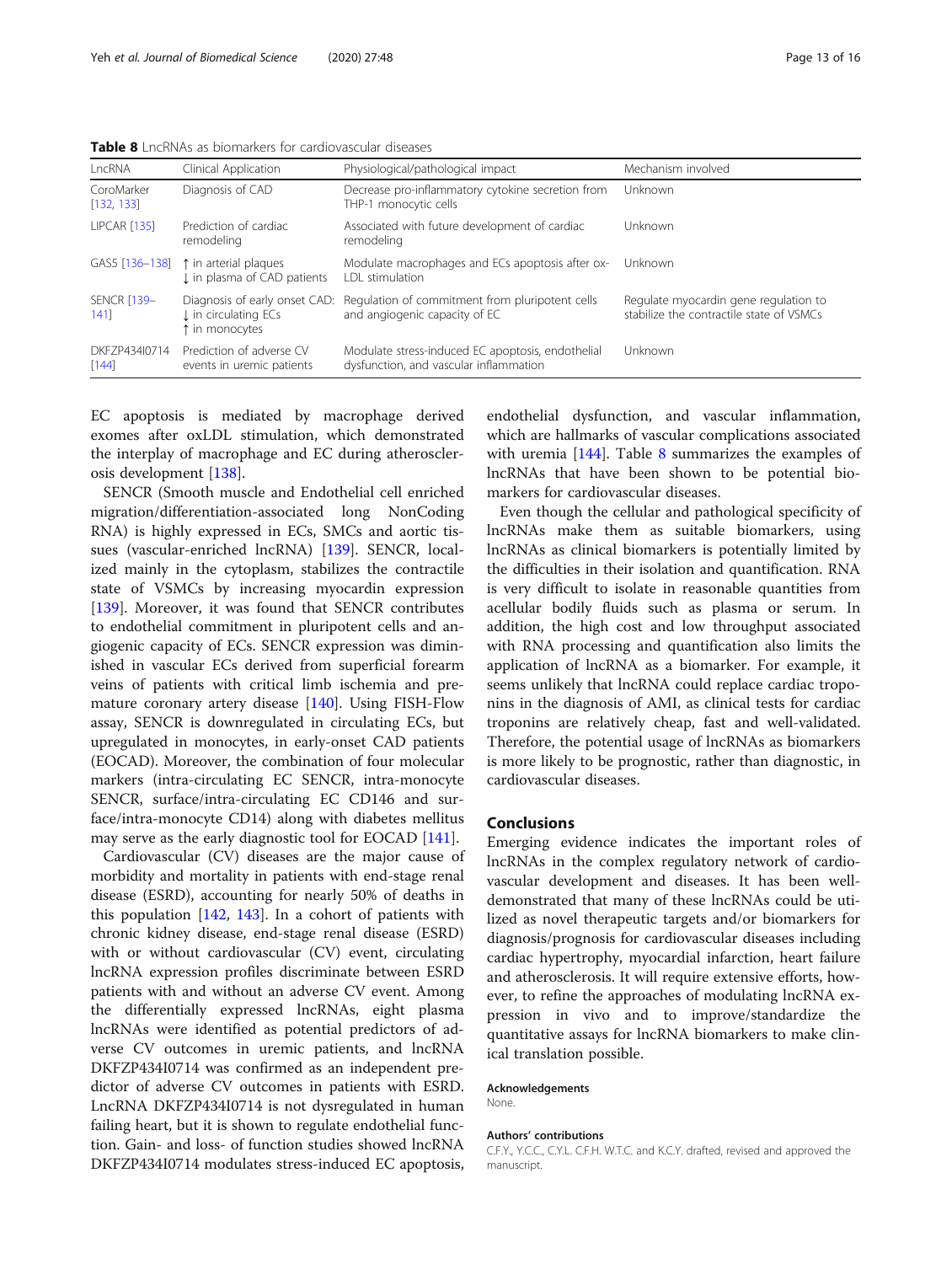#### <span id="page-13-0"></span>Funding

This work was funded by Taiwan Ministry of Science Technology Grants 103– 2320-B-002-068-MY2 (KCY), 105–2628-B-002 -042-MY4, 108–2314-B-002-199- MY3 (KCY);; Taiwan National Health Research Institute Career Development Grant NHRI-EX104-10418SC and Innovative Research Grant NHRI-EX109-(KCY); a CRC Translational Research Grant from the Institute of Biomedical Sciences at Academia Sinica, Taiwan IBMS-CRC108-P03 (KCY) and grants from National Taiwan University Hospital NTUH.109-T15 (PNT), 106-P02, 105-CGN01, UN106–026, 106-N3740, VN106–12, 107-T02, UN107–019, 107-N4062, VN107– 03, 108-T16, VN108–06, NTUH.108-P04, 108-N4198, 108-S4247, 108-EDN03 (KCY). These funding agencies had no role in the preparation of the manuscript or decision to publish.

#### Availability of data and materials

Not applicable.

#### Ethics approval and consent to participate

Not applicable.

#### Consent for publication

Not applicable.

#### Competing interests

The authors declare no competing interests.

#### Author details

<sup>1</sup>Graduate Institute and Department of Pharmacology, National Taiwan University School of Medicine, No.1, Sec. 1, Ren-Ai Rd, 1150R Taipei, Taiwan. <sup>2</sup> Division of Cardiology, Department of Internal Medicine, National Taiwan University Hospital, No.1, Sec. 1, Ren-Ai Rd, 1150R Taipei, Taiwan. <sup>3</sup>Division of Cardiology, Department of Internal Medicine, E-Da Dachang Hospital, Kaohsiung, Taiwan. <sup>4</sup> Department of Medicine, I-Shou University School of Medicine, Kaohsiung, Taiwan. <sup>5</sup>Department of Emergency Medicine, National Taiwan University Hospital, Taipei, Taiwan.

### Received: 5 November 2019 Accepted: 27 March 2020 Published online: 02 April 2020

#### References

- 1. Hannenhalli S, et al. Transcriptional genomics associates FOX transcription factors with human heart failure. Circulation. 2006;114(12):1269–76.
- 2. Kittleson MM, et al. Identification of a gene expression profile that differentiates between ischemic and nonischemic cardiomyopathy. Circulation. 2004;110(22):3444–51.
- 3. Margulies KB, et al. Mixed messages: transcription patterns in failing and recovering human myocardium. Circ Res. 2005;96(5):592–9.
- 4. Matkovich SJ, et al. Reciprocal regulation of myocardial microRNAs and messenger RNA in human cardiomyopathy and reversal of the microRNA signature by biomechanical support. Circulation. 2009;119(9):1263–71.
- 5. Ramani R, et al. A micro-ribonucleic acid signature associated with recovery from assist device support in 2 groups of patients with severe heart failure. J Am Coll Cardiol. 2011;58(22):2270–8.
- 6. Mattick JS. The central role of RNA in human development and cognition. FEBS Lett. 2011;585(11):1600–16.
- 7. Mercer TR, Dinger ME, Mattick JS. Long non-coding RNAs: insights into functions. Nat Rev Genet. 2009;10(3):155–9.
- 8. Esteller M. Non-coding RNAs in human disease. Nat Rev Genet. 2011;12(12): 861–74.
- Navarro P, et al. Tsix-mediated epigenetic switch of a CTCF-flanked region of the Xist promoter determines the Xist transcription program. Genes Dev. 2006;20(20):2787–92.
- 10. Gupta RA, et al. Long non-coding RNA HOTAIR reprograms chromatin state to promote cancer metastasis. Nature. 2010;464(7291):1071–6.
- 11. Huarte M, et al. A large intergenic noncoding RNA induced by p53 mediates global gene repression in the p53 response. Cell. 2010;142(3): 409–19.
- 12. Guttman M, et al. lincRNAs act in the circuitry controlling pluripotency and differentiation. Nature. 2011;477(7364):295–300.
- 13. Hung T, et al. Extensive and coordinated transcription of noncoding RNAs within cell-cycle promoters. Nat Genet. 2011;43(7):621–9.
- 14. Faghihi MA, et al. Expression of a noncoding RNA is elevated in Alzheimer's disease and drives rapid feed-forward regulation of beta-secretase. Nat Med. 2008;14(7):723–30.
- 15. Johnson R. Long non-coding RNAs in Huntington's disease neurodegeneration. Neurobiol Dis. 2012;46(2):245–54.
- 16. Calin GA, et al. Ultraconserved regions encoding ncRNAs are altered in human leukemias and carcinomas. Cancer cell. 2007;12(3):215–29.
- 17. Yildirim E, et al. Xist RNA is a potent suppressor of hematologic cancer in mice. Cell. 2013;152(4):727–42.
- 18. Garding A, et al. Epigenetic upregulation of lncRNAs at 13q14.3 in leukemia is linked to the In Cis downregulation of a gene cluster that targets NF-kB. PLoS Genet. 2013;9(4):e1003373.
- 19. Zhao J, et al. Polycomb proteins targeted by a short repeat RNA to the mouse X chromosome. Science. 2008;322(5902):750–6.
- 20. Beltran M, et al. A natural antisense transcript regulates Zeb2/Sip1 gene expression during Snail1-induced epithelial-mesenchymal transition. Genes Dev. 2008;22(6):756–69.
- 21. Ogawa Y, Sun BK, Lee JT. Intersection of the RNA interference and Xinactivation pathways. Science. 2008;320(5881):1336–41.
- 22. Carrieri C, et al. Long non-coding antisense RNA controls Uchl1 translation through an embedded SINEB2 repeat. Nature. 2012;491(7424):454–7.
- 23. Wang KC, Chang HY. Molecular mechanisms of long noncoding RNAs. Mol Cell. 2011;43(6):904–14.
- 24. Yang KC, et al. Deep RNA sequencing reveals dynamic regulation of myocardial noncoding RNAs in failing human heart and remodeling with mechanical circulatory support. Circulation. 2014;129(9):1009–21.
- 25. Li H, et al. Identification of cardiac long non-coding RNA profile in human dilated cardiomyopathy. Cardiovasc Res. 2018;114(5):747–58.
- 26. Saddic LA, et al. The Long Noncoding RNA Landscape of the Ischemic Human Left Ventricle. Circ Cardiovasc Genet. 2017;10:1.
- 27. Ounzain S, et al. Genome-wide profiling of the cardiac transcriptome after myocardial infarction identifies novel heart-specific long non-coding RNAs. Eur Heart J. 2015;36(6):353–68a.
- 28. Zangrando J, et al. Identification of candidate long non-coding RNAs in response to myocardial infarction. BMC Genomics. 2014;15:460.
- 29. Viereck J, et al. Long noncoding RNA Chast promotes cardiac remodeling. Sci Transl Med. 2016;8(326):326ra22.
- 30. Wang Z, et al. The long noncoding RNA Chaer defines an epigenetic checkpoint in cardiac hypertrophy. Nat Med. 2016;22(10):1131–9.
- 31. Nakamura M, Sadoshima J. Mechanisms of physiological and pathological cardiac hypertrophy. Nat Rev Cardiol. 2018;15(7):387–407.
- 32. Han P, et al. A long noncoding RNA protects the heart from pathological hypertrophy. Nature. 2014;514(7520):102–6.
- 33. Luo Y, et al. The mechanism of myocardial hypertrophy regulated by the interaction between mhrt and myocardin. Cell Signal. 2018;43:11–20.
- 34. Wang K, et al. The long noncoding RNA CHRF regulates cardiac hypertrophy by targeting miR-489. Circ Res. 2014;114(9):1377–88.
- 35. Wo Y, et al. Long non-coding RNA CHRF facilitates cardiac hypertrophy through regulating Akt3 via miR-93. Cardiovasc Pathol. 2018;35:29–36.
- 36. Zhu XH, et al. LncRNA MIAT enhances cardiac hypertrophy partly through sponging miR-150. Eur Rev Med Pharmacol Sci. 2016;20(17):3653–60.
- 37. Li Z, et al. Long noncoding RNA myocardial infarctionassociated transcript is associated with the microRNA1505p/P300 pathway in cardiac hypertrophy. Int J Mol Med. 2018;42(3):1265–72.
- 38. Li Y, et al. LncRNA myocardial infarction-associated transcript (MIAT) contributed to cardiac hypertrophy by regulating TLR4 via miR-93. Eur J Pharmacol. 2018;818:508–17.
- 39. Liu, L., et al., The H19 long noncoding RNA is a novel negative regulator of cardiomyocyte hypertrophy. Cardiovasc Res, 2016. 111(1): p. 56–65.
- 40. Lai Y, et al. HOTAIR functions as a competing endogenous RNA to regulate PTEN expression by inhibiting miR-19 in cardiac hypertrophy. Mol Cell Biochem. 2017;432(1–2):179–87.
- 41. Jiang F, Zhou X, Huang J. Long non-coding RNA-ROR mediates the reprogramming in cardiac hypertrophy. PLoS One. 2016;11(4):e0152767.
- Zhang Q, et al. Long noncoding RNA MAGI1-IT1 regulates cardiac hypertrophy by modulating miR-302e/DKK1/Wnt/beta-catenin signaling pathway. J Cell Physiol. 2019.
- 43. Wu H, et al. Long noncoding RNA Meg3 regulates cardiomyocyte apoptosis in myocardial infarction. Gene Ther. 2018;25(8):511–23.
- 44. Lv L, et al. The lncRNA Plscr4 controls cardiac hypertrophy by regulating miR-214. Mol Ther Nucleic Acids. 2018;10:387–97.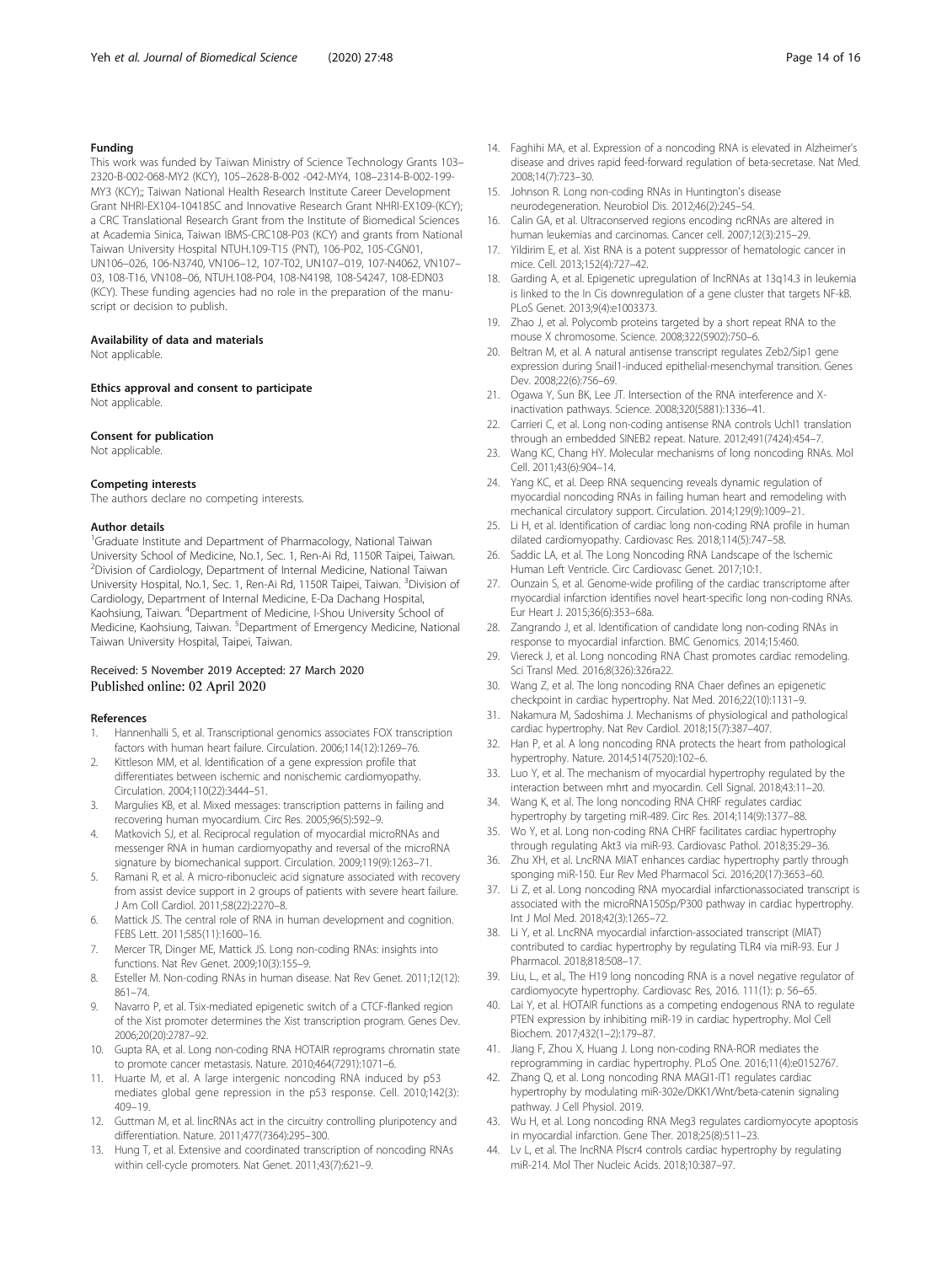- <span id="page-14-0"></span>45. Wang Y, et al. SP1-SYNE1-AS1-miR-525-5p feedback loop regulates Ang-IIinduced cardiac hypertrophy. J Cell Physiol. 2019;234(8):14319–29.
- 46. Chen Y, et al. The long noncoding RNA XIST protects cardiomyocyte hypertrophy by targeting miR-330-3p. Biochem Biophys Res Commun. 2018; 505(3):807–15.
- 47. Xiao L, et al. The long noncoding RNA XIST regulates cardiac hypertrophy by targeting miR-101. J Cell Physiol. 2019;234(8):13680–92.
- 48. Qu X, et al. MIAT is a pro-fibrotic Long non-coding RNA governing cardiac fibrosis in post-infarct myocardium. Sci Rep. 2017;7:42657.
- 49. Prabhu SD, Frangogiannis NG. The biological basis for cardiac repair after myocardial infarction: from inflammation to fibrosis. Circ Res. 2016;119(1): 91–112.
- 50. Liu CY, et al. LncRNA CAIF inhibits autophagy and attenuates myocardial infarction by blocking p53-mediated myocardin transcription. Nat Commun. 2018;9(1):29.
- 51. Greco S, et al. Increased BACE1-AS long noncoding RNA and beta-amyloid levels in heart failure. Cardiovasc Res. 2017;113(5):453–63.
- 52. Wang K, et al. CARL lncRNA inhibits anoxia-induced mitochondrial fission and apoptosis in cardiomyocytes by impairing miR-539-dependent PHB2 downregulation. Nat Commun. 2014;5:3596.
- 53. Wang K, et al. APF lncRNA regulates autophagy and myocardial infarction by targeting miR-188-3p. Nat Commun. 2015;6:6779.
- 54. Wang K, et al. The long noncoding RNA NRF regulates programmed necrosis and myocardial injury during ischemia and reperfusion by targeting miR-873. Cell Death Differ. 2016;23(8):1394–405.
- 55. Micheletti R, et al. The long noncoding RNA Wisper controls cardiac fibrosis and remodeling. Sci Transl Med. 2017;9:395.
- 56. Piccoli MT, et al. Inhibition of the cardiac fibroblast-enriched lncRNA Meg3 prevents cardiac fibrosis and diastolic dysfunction. Circ Res. 2017;121(5):575–83.
- 57. Huang S, et al. Long noncoding RNA MALAT1 mediates cardiac fibrosis in experimental postinfarct myocardium mice model. J Cell Physiol. 2019; 234(3):2997–3006.
- 58. Lu Y, et al. MicroRNA-328 contributes to adverse electrical remodeling in atrial fibrillation. Circulation. 2010;122(23):2378–87.
- 59. Li Z, et al. Altered long non-coding RNA expression profile in rabbit atria with atrial fibrillation: TCONS\_00075467 modulates atrial electrical remodeling by sponging miR-328 to regulate CACNA1C. J Mol Cell Cardiol. 2017;108:73–85.
- 60. Zhao ZH, et al. Long non-coding RNA MALAT1 functions as a mediator in cardioprotective effects of fentanyl in myocardial ischemia-reperfusion injury. Cell Biol Int. 2017;41(1):62–70.
- 61. Liu W, et al. High-mobility group box 1 (HMGB1) downregulates cardiac transient outward potassium current (Ito) through downregulation of Kv4.2 and Kv4.3 channel transcripts and proteins. J Mol Cell Cardiol. 2010;49(3):438– 48.
- 62. Zhu P, et al. Long noncoding RNA MALAT1 downregulates cardiac transient outward potassium current by regulating miR-200c/HMGB1 pathway. J Cell Biochem. 2018;119(12):10239–49.
- 63. Long QQ, et al. Long Noncoding RNA Kcna2 Antisense RNA Contributes to Ventricular Arrhythmias via Silencing Kcna2 in Rats With Congestive Heart Failure. J Am Heart Assoc. 2017;6:12.
- 64. Zhang Y, et al. Long non-coding RNA CCRR controls cardiac conduction via regulating intercellular coupling. Nat Commun. 2018;9(1):4176.
- 65. Zhang Y, et al. LncRNA ZFAS1 as a SERCA2a inhibitor to cause intracellular Ca(2+) overload and contractile dysfunction in a mouse model of myocardial infarction. Circ Res. 2018;122(10):1354–68.
- 66. Chilley PM, et al. The POLARIS peptide of Arabidopsis regulates auxin transport and root growth via effects on ethylene signaling. Plant Cell. 2006; 18(11):3058–72.
- 67. Bi P, et al. Control of muscle formation by the fusogenic micropeptide myomixer. Science. 2017;356(6335):323–7.
- 68. Stein CS, et al. Mitoregulin: a lncRNA-encoded microprotein that supports mitochondrial Supercomplexes and respiratory efficiency. Cell Rep. 2018; 23(13):3710–20 e8.
- 69. Magny EG, et al. Conserved regulation of cardiac calcium uptake by peptides encoded in small open reading frames. Science. 2013;341(6150): 1116–20.
- 70. Nelson BR, et al. A peptide encoded by a transcript annotated as long noncoding RNA enhances SERCA activity in muscle. Science. 2016;351(6270):  $271 - 5$
- 71. Anderson DM, et al. A micropeptide encoded by a putative long noncoding RNA regulates muscle performance. Cell. 2015;160(4):595–606.
- 72. Lusis AJ. Atherosclerosis. Nature. 2000;407(6801):233–41.
- 73. Braunwald E. Shattuck lecture--cardiovascular medicine at the turn of the millennium: triumphs, concerns, and opportunities. N Engl J Med. 1997; 337(19):1360–9.
- 74. Ross R. Atherosclerosis--an inflammatory disease. N Engl J Med. 1999;340(2): 115–26.
- 75. Libby P. Inflammation in atherosclerosis. Nature. 2002;420(6917):868–74.
- 76. Singh KK, et al. Endothelial long non-coding RNAs regulated by oxidized LDL. Mol Cell Biochem. 2017;431(1–2):139–49.
- 77. Singh KK, et al. A global profile of glucose-sensitive endothelial-expressed long non-coding RNAs. Can J Physiol Pharmacol. 2016;94(9):1007–14.
- 78. Lustig O, et al. Expression of the imprinted gene H19 in the human fetus. Mol Reprod Dev. 1994;38(3):239–46.
- 79. Kim DK, et al. H19, a developmentally regulated gene, is reexpressed in rat vascular smooth muscle cells after injury. J Clin Invest. 1994;93(1):355–60.
- 80. Tao SC, et al. Extracellular vesicle-mimetic nanovesicles transport LncRNA-H19 as competing endogenous RNA for the treatment of diabetic wounds. Drug Deliv. 2018;25(1):241–55.
- 81. Michalik KM, et al. Long noncoding RNA MALAT1 regulates endothelial cell function and vessel growth. Circ Res. 2014;114(9):1389–97.
- 82. Liu JY, et al. Pathogenic role of lncRNA-MALAT1 in endothelial cell dysfunction in diabetes mellitus. Cell Death Dis. 2014;5:e1506.
- 83. Zhang X, et al. Long Non-Coding RNA Malat1 Regulates Angiogenesis in Hindlimb Ischemia. Int J Mol Sci. 2018;19:6.
- 84. Liu J, et al. Downregulation of the Long non-coding RNA Meg3 promotes angiogenesis after ischemic brain injury by activating notch signaling. Mol Neurobiol. 2017;54(10):8179–90.
- 85. Boon RA, et al. Long noncoding RNA Meg3 controls endothelial cell aging and function: implications for regenerative angiogenesis. J Am Coll Cardiol. 2016;68(23):2589–91.
- Gordon FE, et al. Increased expression of angiogenic genes in the brains of mouse meg3-null embryos. Endocrinology. 2010;151(6):2443–52.
- 87. Qiu GZ, et al. Long noncoding RNA-MEG3 is involved in diabetes mellitusrelated microvascular dysfunction. Biochem Biophys Res Commun. 2016; 471(1):135–41.
- 88. Hu YW, et al. Long noncoding RNA NEXN-AS1 mitigates atherosclerosis by regulating the actin-binding protein NEXN. J Clin Invest. 2019;129(3):1115–28.
- 89. Leisegang MS, et al. Long noncoding RNA MANTIS facilitates endothelial Angiogenic function. Circulation. 2017;136(1):65–79.
- 90. Leisegang MS, et al. Pleiotropic effects of laminar flow and statins depend on the Kruppel-like factor-induced lncRNA MANTIS. Eur Heart J. 2019;40(30): 2523–33.
- 91. Samani NJ, et al. Genomewide association analysis of coronary artery disease. N Engl J Med. 2007;357(5):443–53.
- 92. Helgadottir A, et al. A common variant on chromosome 9p21 affects the risk of myocardial infarction. Science. 2007;316(5830):1491–3.
- 93. McPherson R, et al. A common allele on chromosome 9 associated with coronary heart disease. Science. 2007;316(5830):1488–91.
- 94. Myocardial Infarction Genetics, C, et al. Genome-wide association of earlyonset myocardial infarction with single nucleotide polymorphisms and copy number variants. Nat Genet. 2009;41(3):334–41.
- 95. Holdt LM, et al. Alu elements in ANRIL non-coding RNA at chromosome 9p21 modulate atherogenic cell functions through trans-regulation of gene networks. PLoS Genet. 2013;9(7):e1003588.
- 96. Tan P, et al. LncRNA-ANRIL inhibits cell senescence of vascular smooth muscle cells by regulating miR-181a/Sirt1. Biochem Cell Biol. 2019.
- 97. Lo Sardo V, et al. Unveiling the role of the Most impactful cardiovascular risk locus through haplotype editing. Cell. 2018;175(7):1796–810 e20.
- 98. Li DY, et al. H19 induces abdominal aortic aneurysm development and progression. Circulation. 2018;138(15):1551–68.
- 99. Zhang L, et al. H19 knockdown suppresses proliferation and induces apoptosis by regulating miR-148b/WNT/beta-catenin in ox-LDL -stimulated vascular smooth muscle cells. J Biomed Sci. 2018;25(1):11.
- 100. Hou J, et al. Long noncoding RNA H19 upregulates vascular endothelial growth factor a to enhance mesenchymal stem cells survival and angiogenic capacity by inhibiting miR-199a-5p. Stem Cell Res Ther. 2018; 9(1):109.